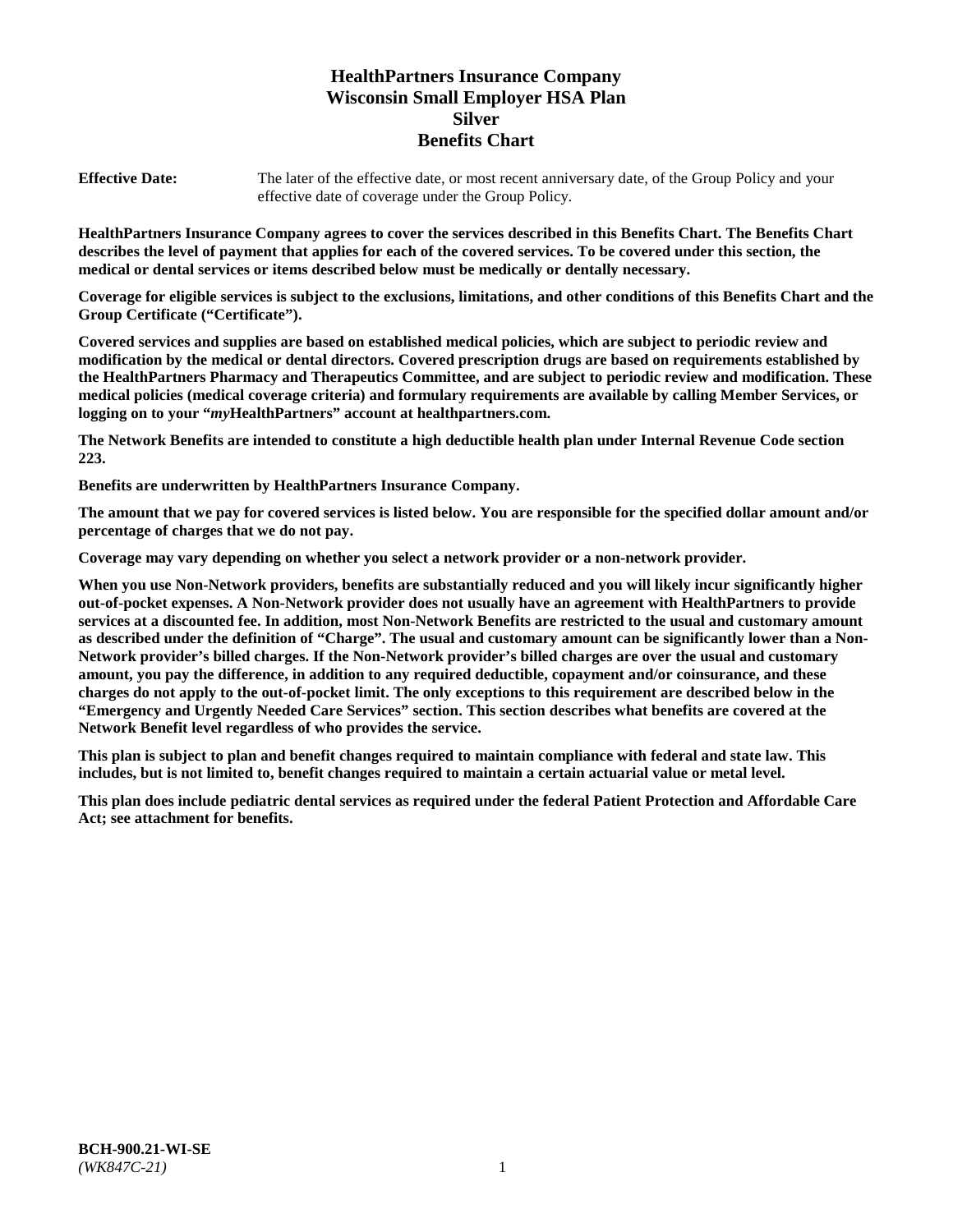# **These definitions apply to this Benefits Chart. They also apply to the Certificate.**

| <b>Biosimilar Drug:</b> | A prescription drug, approved by the Food and Drug Administration (FDA), that the FDA has<br>determined is biosimilar to and interchangeable with a biological brand name drug. Biosimilar<br>drugs are not considered generic drugs and are not covered under the generic drug benefit.                                                                                                                                                                                                                                                                                                                                                     |
|-------------------------|----------------------------------------------------------------------------------------------------------------------------------------------------------------------------------------------------------------------------------------------------------------------------------------------------------------------------------------------------------------------------------------------------------------------------------------------------------------------------------------------------------------------------------------------------------------------------------------------------------------------------------------------|
| <b>Brand Name Drug:</b> | A prescription drug, approved by the Food and Drug Administration (FDA), that is manufactured,<br>sold, or licensed for sale under a trademark by the pharmaceutical company that originally<br>researched and developed the drug. Brand name drugs have the same active-ingredient formula as<br>the generic version of the drug. However, generic drugs are manufactured and sold by other drug<br>manufacturers and are generally not available until after the patent on the brand name drug has<br>expired. A few brand name drugs may be covered at the generic drug benefit level if this is<br>indicated on the formulary.           |
| <b>Calendar Year</b>    | This is the 12-month period beginning 12:01 A.M. Central Time, on January 1, and ending 12:00<br>A.M. Central Time of the next following December 31.                                                                                                                                                                                                                                                                                                                                                                                                                                                                                        |
| <b>Charge:</b>          | For covered services delivered by a network provider, this is the provider's discounted fee for a<br>given medical/surgical service, procedure or item.                                                                                                                                                                                                                                                                                                                                                                                                                                                                                      |
|                         | For covered services delivered by non-network providers, a contracted rate may apply if such<br>arrangement is available to HealthPartners.                                                                                                                                                                                                                                                                                                                                                                                                                                                                                                  |
|                         | For the usual and customary charge for covered services delivered by non-network providers, our<br>payment is calculated using one of the following options to be determined at HealthPartners'<br>discretion: 1) a percentage of the Medicare fee schedule; 2) a comparable schedule if the service is<br>not on the Medicare fee schedule; or 3) a commercially reasonable rate for such service.                                                                                                                                                                                                                                          |
|                         | The usual and customary charge is the maximum amount allowed that we consider in the<br>calculation of the payment of charges incurred for certain covered services. You must pay for any<br>charges above the usual and customary charge, and they do not apply to the out-of-pocket limit.                                                                                                                                                                                                                                                                                                                                                 |
|                         | A charge is incurred for covered ambulatory medical and surgical services, on the date the service<br>or item is provided. A charge is incurred for covered inpatient services, on the date of admission to<br>a hospital. To be covered, a charge must be incurred on or after your effective date and on or<br>before the termination date.                                                                                                                                                                                                                                                                                                |
| Copayment/Coinsurance:  | The specified dollar amount, or percentage, of charges incurred for covered services, which we do<br>not pay, but which you must pay, each time you receive certain medical services, procedures or<br>items. Our payment for those covered services or items begins after the copayment or coinsurance<br>is satisfied. Covered services or items requiring a copayment or coinsurance are specified in this<br>Benefits Chart.                                                                                                                                                                                                             |
|                         | For services provided by a network provider:<br>An amount which is listed as a flat dollar copayment is applied to a network provider's discounted<br>charge for a given service. However, if the network provider's discounted charge for a service or<br>item is less than the flat dollar copayment, you will pay the network provider's discounted charge.<br>An amount which is listed as a percentage of charges or coinsurance is based on the network<br>provider's discounted charges, calculated at the time the claim is processed, which may include an<br>agreed upon fee schedule rate for case rate or withhold arrangements. |
|                         | For services provided by a non-network provider:<br>Any copayment or coinsurance is applied to the lesser of the provider's charges or the usual and<br>customary charge for a service.                                                                                                                                                                                                                                                                                                                                                                                                                                                      |
|                         | A copayment or coinsurance is due at the time a service is provided, or when billed by the<br>provider. The copayment or coinsurance applicable for a scheduled visit with a HealthPartners<br>network provider will be collected for each visit, late cancellation and failed appointment.                                                                                                                                                                                                                                                                                                                                                  |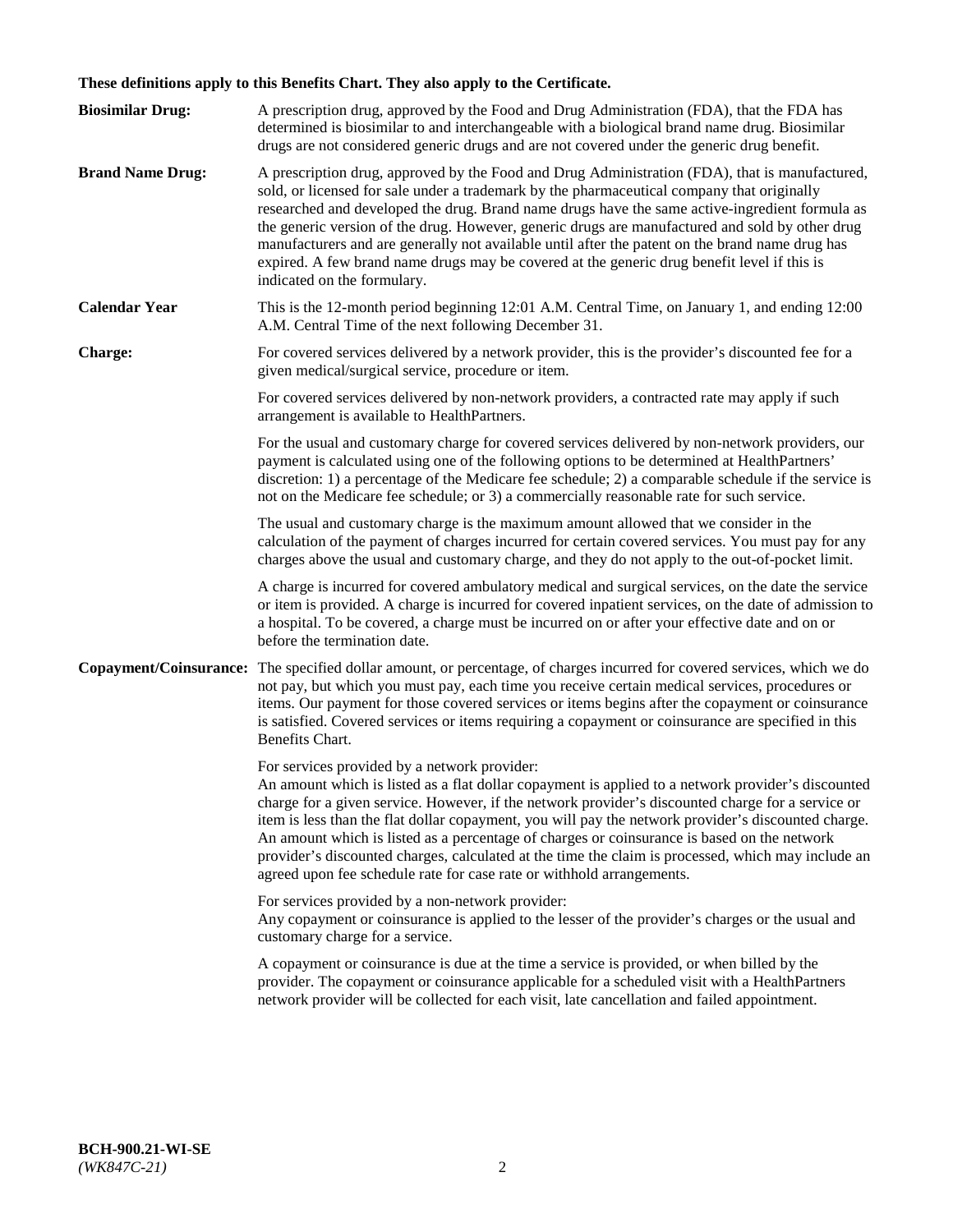| Deductible:                                | The specified dollar amount of charges incurred for covered services, which we do not pay, but an<br>enrollee or a family has to pay first in a calendar year. Our payment for those services or items<br>begins after the deductible is satisfied. For network providers, the amount of the charges that apply<br>to the deductible are based on the network provider's discounted charges, calculated at the time<br>the claim is processed, which may include an agreed upon fee schedule rate for case rate or<br>withhold arrangements. For non-network providers, the amount of charges that apply to the<br>deductible are the lesser of the provider's charges or the usual and customary charge for a service. |
|--------------------------------------------|-------------------------------------------------------------------------------------------------------------------------------------------------------------------------------------------------------------------------------------------------------------------------------------------------------------------------------------------------------------------------------------------------------------------------------------------------------------------------------------------------------------------------------------------------------------------------------------------------------------------------------------------------------------------------------------------------------------------------|
|                                            | Any amounts paid or reimbursed by a third party, including but not limited to: point of service<br>rebates, manufacturer coupons, manufacturer debits cards or other forms of direct reimbursement<br>to an Insured for a product or service, will not apply toward your deductible, to the extent<br>permitted under state and federal law.                                                                                                                                                                                                                                                                                                                                                                            |
|                                            | Your plan has an embedded deductible. This means once an Insured meets the individual<br>deductible, the plan begins paying benefits for that person. If two or more members of the family<br>meet the family deductible, the plan begins paying benefits for all members of the family,<br>regardless of whether each Insured has met the individual deductible. However, an Insured may<br>not contribute more than the individual deductible toward the family deductible.                                                                                                                                                                                                                                           |
|                                            | All services are subject to the deductible unless otherwise indicated below in this Benefits Chart.                                                                                                                                                                                                                                                                                                                                                                                                                                                                                                                                                                                                                     |
| Formulary:                                 | This is a current list, which may be revised from time to time, of prescription drugs, medications,<br>equipment and supplies covered by us as indicated in this Benefits Chart which are covered at the<br>highest benefit level. Some drugs on the formulary may require prior authorization to be covered<br>as formulary drugs. The formulary, and information on drugs that require prior authorization, are<br>available by calling Member Services, or logging on to your "myHealthPartners" account at<br>healthpartners.com.                                                                                                                                                                                   |
| <b>Generic Drug:</b>                       | A prescription drug, approved by the Food and Drug Administration (FDA), that the FDA has<br>determined is comparable to a brand name drug product in dosage form, strength, route of<br>administration, quality, intended use and documented bioequivalence. Generally, generic drugs<br>cost less than brand name drugs. Some brand name drugs may be covered at the generic drug<br>benefit level if this is indicated on the formulary.                                                                                                                                                                                                                                                                             |
| <b>Lifetime Maximum</b><br><b>Benefit:</b> | The specified coverage limit actually paid by us for services and/or charges incurred by you for any<br>given procedure or diagnosis. Payment of benefits under this Benefits Chart ceases when that lifetime<br>maximum benefit is reached. You have to pay for any subsequent charges.                                                                                                                                                                                                                                                                                                                                                                                                                                |
| <b>Non-Formulary Drug:</b>                 | This is a prescription drug, approved by the Food and Drug Administration (FDA), that is not on<br>the formulary, is medically necessary and is not investigative or experimental or otherwise<br>excluded under the Certificate.                                                                                                                                                                                                                                                                                                                                                                                                                                                                                       |
|                                            | Out-of-Pocket Expenses: You pay the specified copayments/coinsurance and deductibles applicable for particular services,<br>subject to the out-of-pocket limit described below. These amounts are in addition to the monthly<br>premium payments.                                                                                                                                                                                                                                                                                                                                                                                                                                                                       |
| <b>Out-of-Pocket Limit:</b>                | You pay the copayments/coinsurance and deductibles for covered services, to the individual or<br>family out-of-pocket limit. Thereafter we cover 100% of the charges incurred for all other covered<br>services, for the rest of the calendar year. You pay amounts greater than the out-of-pocket limit if<br>you exceed any lifetime maximum benefit or any visit or day limits.                                                                                                                                                                                                                                                                                                                                      |
|                                            | Non-Network Benefits above the usual and customary charge (see definition of charge above) do<br>not apply to the out-of-pocket limit.                                                                                                                                                                                                                                                                                                                                                                                                                                                                                                                                                                                  |
|                                            | Non-Network Benefits for transplant surgery do not apply to the out-of-pocket limit.                                                                                                                                                                                                                                                                                                                                                                                                                                                                                                                                                                                                                                    |
|                                            | Any amounts paid or reimbursed by a third party, including but not limited to: point of service<br>rebates, manufacturer coupons, manufacturer debit cards or other forms of direct reimbursement to<br>an Insured for a product or service, will not apply as an out-of-pocket expense, to the extent<br>permitted under state and federal law.                                                                                                                                                                                                                                                                                                                                                                        |
|                                            | You are responsible to keep track of the out-of-pocket expenses. Contact Member Services for<br>assistance in determining the amount paid by the enrollee for specific eligible services received.<br>Claims for reimbursement under the out-of-pocket limit provisions are subject to the same time<br>limits and provisions described under the "Claims Provisions" section of the Certificate.                                                                                                                                                                                                                                                                                                                       |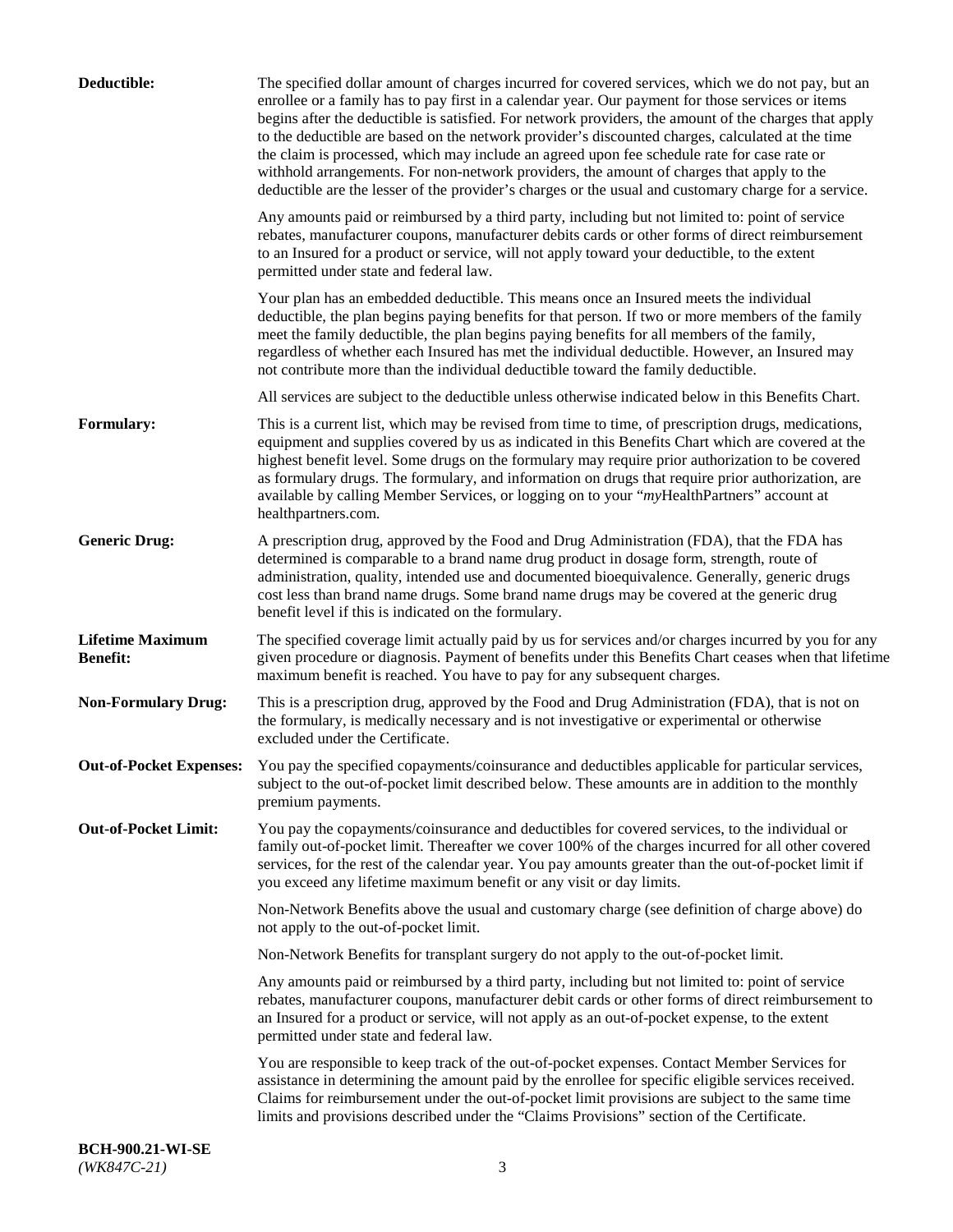| <b>Preventive Drug List:</b> | This is a current list, which may be revised from time to time, of certain formulary preventive<br>prescription drugs and certain diabetic supplies, covered under the Plan as indicated in this<br>Benefits Chart. The Preventive Drug List is available by logging on to your "myHealthPartners"<br>account at healthpartners.com or by calling Member Services.                                                                                                                                                                    |
|------------------------------|---------------------------------------------------------------------------------------------------------------------------------------------------------------------------------------------------------------------------------------------------------------------------------------------------------------------------------------------------------------------------------------------------------------------------------------------------------------------------------------------------------------------------------------|
| <b>Specialty Drug List:</b>  | This is a current list, which may be revised from time to time, of prescription drugs, medications,<br>equipment and supplies, which are typically bio-pharmaceuticals. The purpose of a specialty drug<br>list is to facilitate enhanced monitoring of complex therapies used to treat specific conditions.<br>Specialty drugs are covered by us as indicated in this Benefits Chart. The specialty drug list is<br>available by calling Member Services, or logging on to your "myHealthPartners" account at<br>healthpartners.com. |
| virtuwell:                   | This is an online service that you may use to receive a diagnosis and treatment for certain routine<br>conditions, such as a cold and flu, ear pain and sinus infections. You may access the virtuwell<br>website at virtuwell.com.                                                                                                                                                                                                                                                                                                   |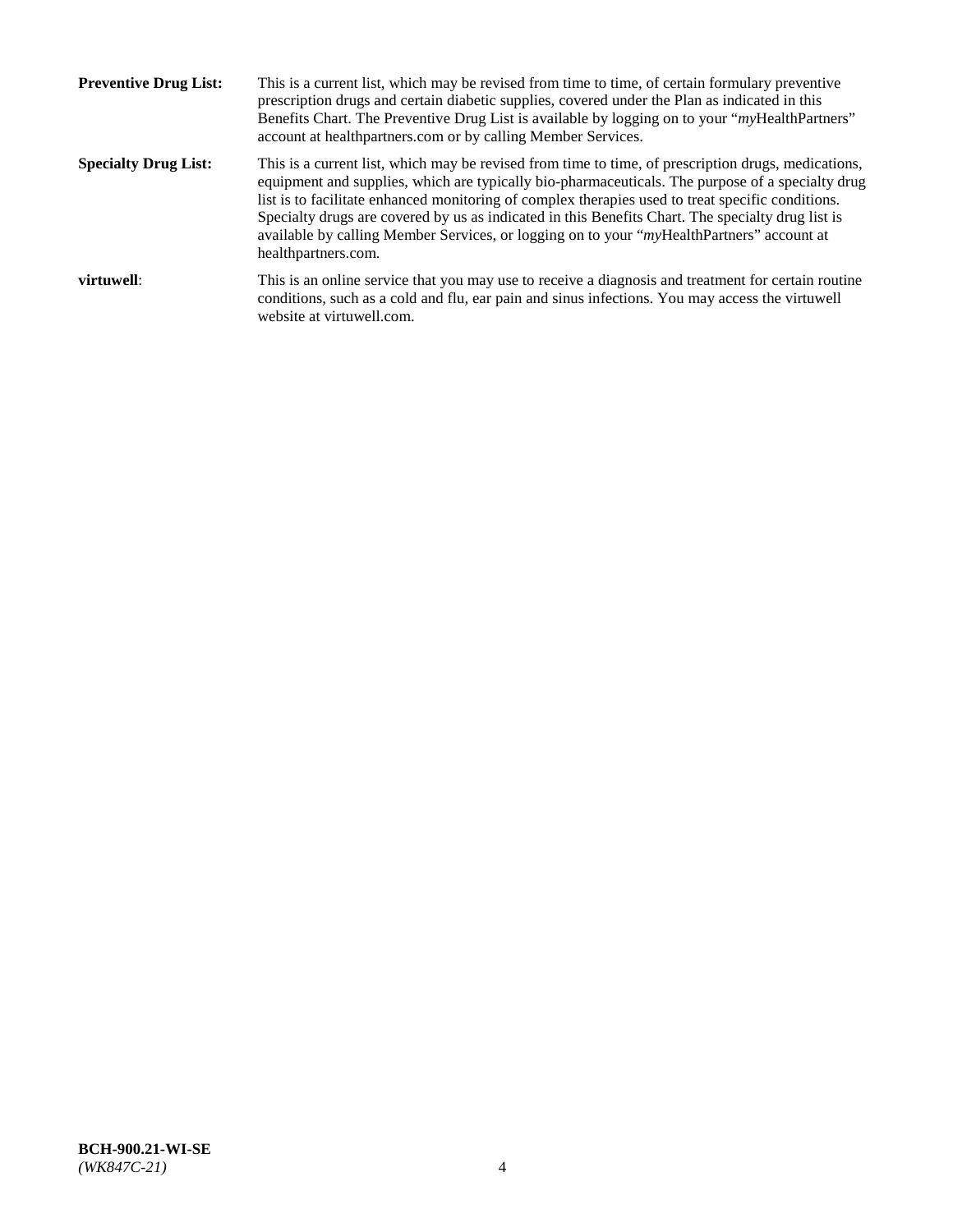# **DEDUCTIBLES AND OUT-OF-POCKET LIMITS**

#### **Individual Calendar Year Deductible**

| <b>Network Benefits</b> | <b>Non-Network Benefits</b> |
|-------------------------|-----------------------------|
| \$5,500                 | \$10,000                    |

#### **Family Calendar Year Deductible**

| <b>Network Benefits</b> | <b>Non-Network Benefits</b> |
|-------------------------|-----------------------------|
| \$11,000                | \$20,000                    |

Separate deductibles must be satisfied under the Network Benefits and Non-Network Benefits.

Your plan has an embedded deductible. This means once an Insured meets the individual deductible, the plan begins paying benefits for that person. If two or more members of the family meet the family deductible, the plan begins paying benefits for all members of the family, regardless of whether each Insured has met the individual deductible. However, an Insured may not contribute more than the individual deductible toward the family deductible.

Any amounts paid or reimbursed by a third party, including but not limited to: point of service rebates, manufacturer coupons, manufacturer debits cards or other forms of direct reimbursement to an Insured for a product or service, will not apply toward your deductible, to the extent permitted under state and federal law.

## **Individual Calendar Year Out-of-Pocket Limit**

| <b>Network Benefits</b> | <b>Non-Network Benefits</b> |
|-------------------------|-----------------------------|
| \$6,900                 | \$30,000                    |

### **Family Calendar Year Out-of-Pocket Limit**

| <b>Network Benefits</b> | <b>Non-Network Benefits</b> |
|-------------------------|-----------------------------|
| \$13,800                | \$60,000                    |

Separate Out-of-Pocket Limits must be satisfied under Network Benefits and Non-Network Benefits.

Non-Network Benefits above the usual and customary charge will not apply to the individual or family Out-of-Pocket Limit.

Non-Network Benefits for transplant surgery do not apply to the Out-of-Pocket Limit.

Any amounts paid or reimbursed by a third party, including but not limited to: point of service rebates, manufacturer coupons, manufacturer debit cards or other forms of direct reimbursement to an Insured for a product or service, will not apply as an out-of-pocket expense, to the extent permitted under state and federal law.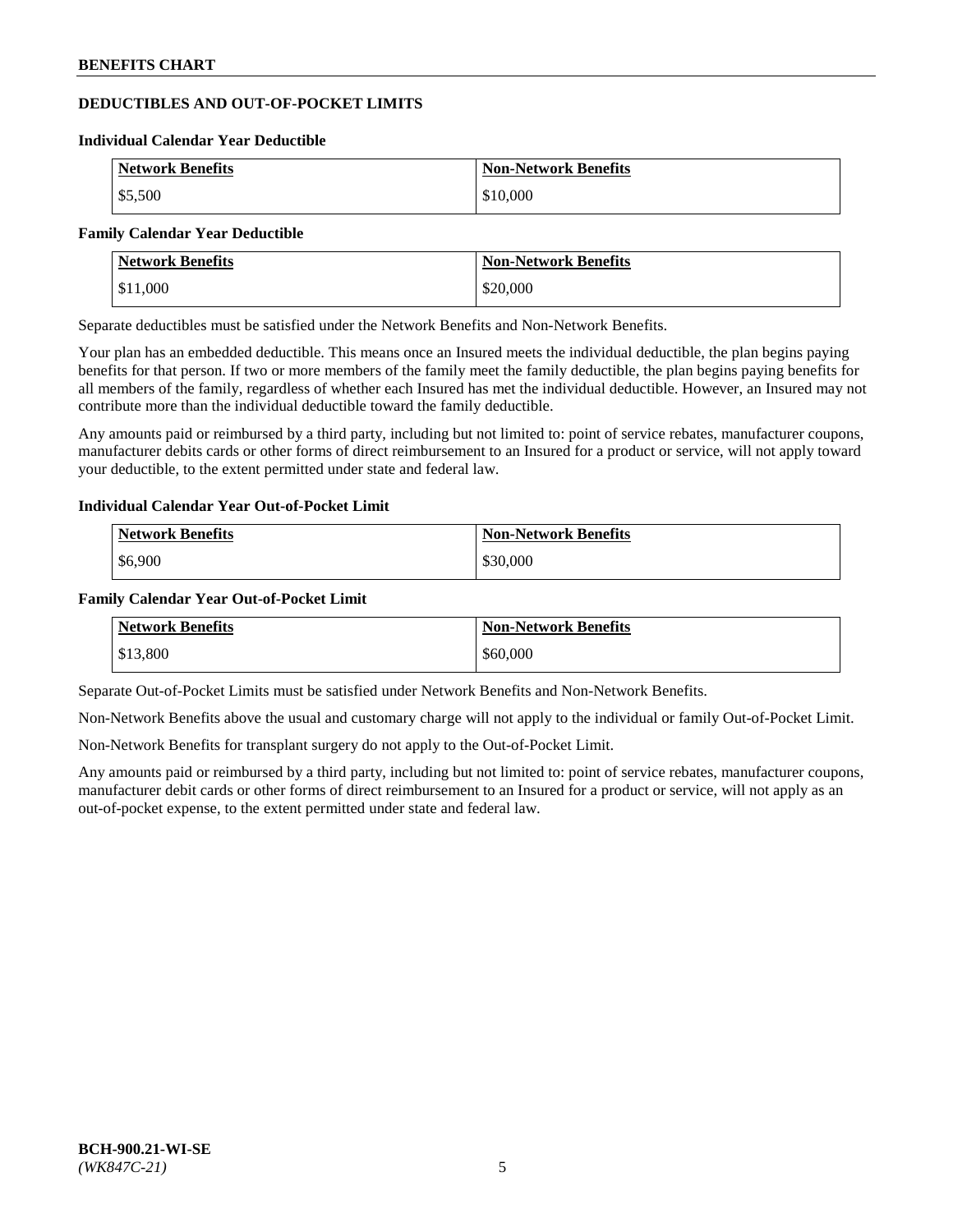# **AMBULANCE AND MEDICAL TRANSPORTATION**

### **Covered Services:**

We cover ambulance and medical transportation for medical emergencies and as shown below.

We also cover medically necessary, non-emergency transportation if it meets our medical coverage criteria. Covered services and supplies are based on established medical policies, which are subject to periodic review and modification by the medical directors. These medical policies (medical coverage criteria) and applicable prior authorization requirements are available by calling Member Services, or logging on to your "*my*HealthPartners" account a[t healthpartners.com.](https://www.healthpartners.com/hp/index.html)

### **Ambulance and Medical Transportation (other than non-emergency fixed wing air ambulance transportation)**

| <b>Network Benefits</b>      | <b>Non-Network Benefits</b> |
|------------------------------|-----------------------------|
| 70% of the charges incurred. | See Network Benefits.       |

### **Non-Emergency Fixed Wing Air Ambulance Transportation**

| <b>Network Benefits</b>      | <b>Non-Network Benefits</b>  |
|------------------------------|------------------------------|
| 70% of the charges incurred. | 50% of the charges incurred. |

### **Not Covered:**

See "Services Not Covered" in the Certificate.

## **AUTISM TREATMENT**

### **Covered Services:**

Your network provider will coordinate the prior authorization process for any autism treatment services. You may call Member Services at 952-883-5000 or toll-free at 1-800-883-2177 if you have any questions or concerns regarding the authorization process.

Please call Member Services at 952-883-5000 or toll-free at 1-800-883-2177 to request authorization for autism treatment services from a non-network provider.

We cover prior authorized evidence-based intensive-level and nonintensive-level treatment of autism spectrum disorders (autism disorder, Asperger's syndrome or pervasive development disorder not otherwise specified).

Covered services are based on established medical policies, which are subject to periodic review and modification by the medical or dental directors. These medical policies (medical coverage criteria) are available by calling Member Services, or logging on to your "*my*HealthPartners" account at [healthpartners.com.](https://www.healthpartners.com/hp/index.html)

**Intensive-Level Services** for children diagnosed with autism spectrum disorders. Intensive-level services must begin on or after two years of age and end before nine years of age. Intensive-level services, on average, are services provided for more than 20 hours of treatment per week. (The average number of hours a week is calculated over a six-month period.)

| Network Benefits                         | <b>Non-Network Benefits</b>              |
|------------------------------------------|------------------------------------------|
| 70% of the charges incurred.             | 50% of the charges incurred.             |
| Limited to 235 visits per calendar year. | Limited to 235 visits per calendar year. |

The maximum number of visits is combined for Network Benefits and Non-Network Benefits.

### **Intensive-Level Services Lifetime Maximum Benefit**

| <b>Network Benefits</b>                                              | <b>Non-Network Benefits</b>                                          |
|----------------------------------------------------------------------|----------------------------------------------------------------------|
| 4 years of cumulative services under this plan or any<br>other plan. | 4 years of cumulative services under this plan or any<br>other plan. |

The Lifetime Maximum Benefit is combined for Network Benefits and Non-Network Benefits.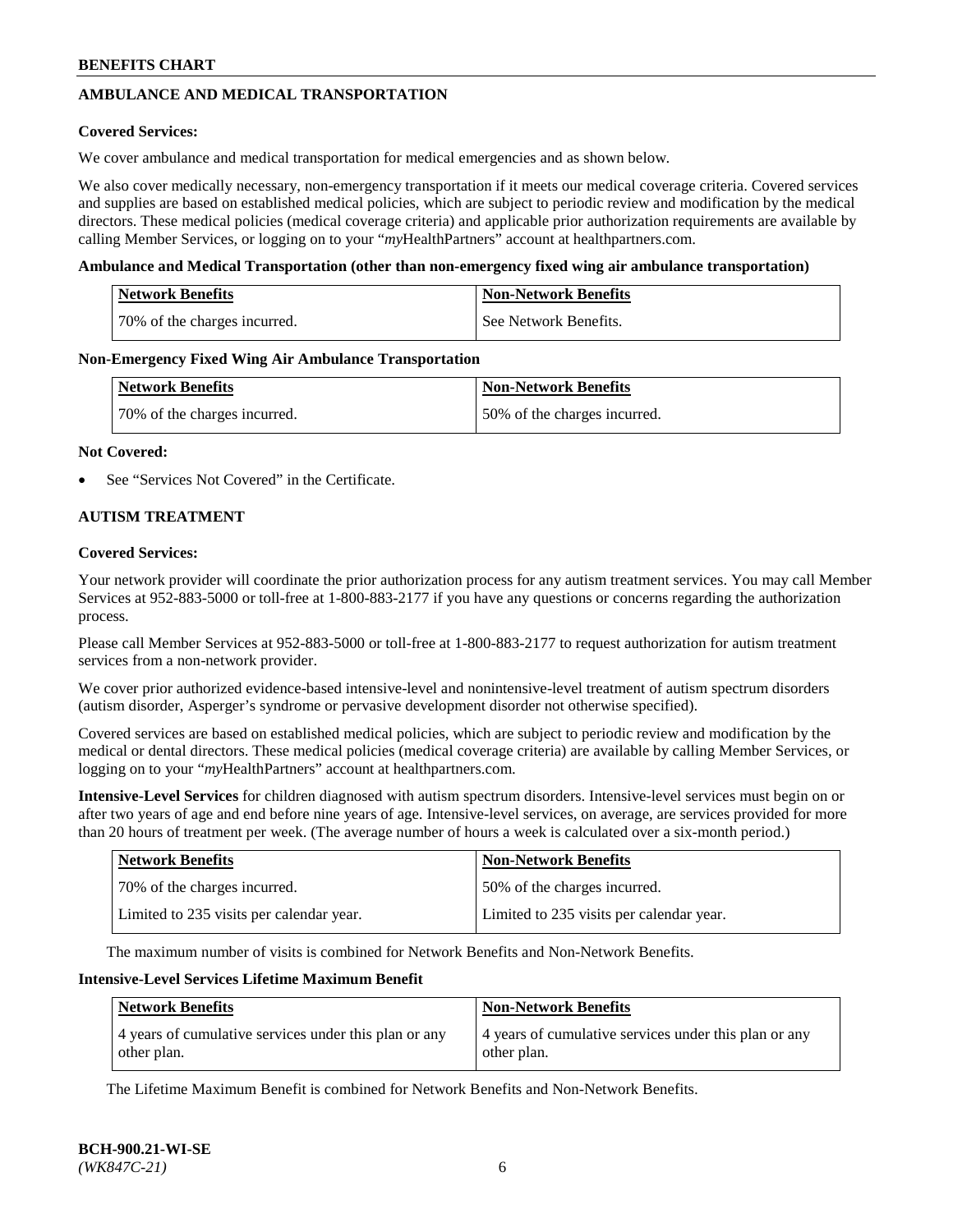#### **Nonintensive-Level Services** for Insureds diagnosed with autism spectrum disorders

| <b>Network Benefits</b>                  | <b>Non-Network Benefits</b>              |
|------------------------------------------|------------------------------------------|
| 70% of the charges incurred.             | 50% of the charges incurred.             |
| Limited to 120 visits per calendar year. | Limited to 120 visits per calendar year. |

The maximum number of visits is combined for Network Benefits and Non-Network Benefits.

### **Not Covered:**

See "Services Not Covered" in the Certificate.

# **BEHAVIORAL HEALTH SERVICES**

### **Covered Services:**

Covered services are based on established medical policies, which are subject to periodic review and modification by the medical directors. These medical policies (medical coverage criteria) are available by calling Member Services, or logging on to your "*my*HealthPartners" account at [healthpartners.com.](https://www.healthpartners.com/hp/index.html)

**Transitional Treatment Services.** These are services for the treatment of nervous or mental disorders, alcoholism or other drug abuse problems which are provided to an Insured in a less restrictive manner than are inpatient hospital services but in a more intensive manner than are outpatient services. Transitional treatment services are services offered by a provider, and certified by the Wisconsin Department of Health Services for each of the following (except the last bulleted item):

- Mental health services for covered adults in a day treatment program.
- Mental health services for covered children in a day hospital treatment program.
- Services for persons with chronic mental illness provided through a community support program.
- Residential treatment programs for alcohol and/or drug dependent covered persons.
- Alcohol and Other Drug Abuse (AODA) services in, a day treatment program.
- Services for persons who are experiencing a mental health crisis or who are in a situation likely to turn into a mental health crisis if support is not provided.
- Intensive outpatient programs for the treatment of psychoactive substance use disorders provided in accordance with the patient placement criteria of the American Society of Addiction Medicine.

## **Mental Health Services**

We cover services for mental health diagnoses as described in the Diagnostic and Statistical Manual of Mental Disorders – Fifth Edition (DSM 5) (most recent edition) that lead to significant disruption of function in your life.

We provide coverage for mental health treatment ordered by a Wisconsin court under a valid court order that is issued on the basis of a behavioral care evaluation performed by a licensed psychiatrist or doctoral level licensed psychologist, which includes a diagnosis and an individual treatment plan for care in the most appropriate, least restrictive environment. We must be given a copy of the court order and the behavioral care evaluation, and the service must be a covered benefit under this plan, and the service must be provided by a network provider, or other provider as required by law.

**Outpatient Services:** We cover medically necessary outpatient professional mental health services for evaluation, crisis intervention, and treatment of mental health disorders.

A comprehensive diagnostic assessment will be made of each patient as the basis for a determination by a mental health professional, concerning the appropriate treatment and the extent of services required.

Outpatient services we cover for a diagnosed mental health condition include the following:

- Individual, group, family and multi-family therapy.
- Medication management provided by a physician, certified nurse practitioner, or physician's assistant.
- Psychological testing services for the purposes of determining the differential diagnoses and treatment planning for patients currently receiving behavioral health services.
- Partial hospitalization services in a licensed hospital or community mental health center.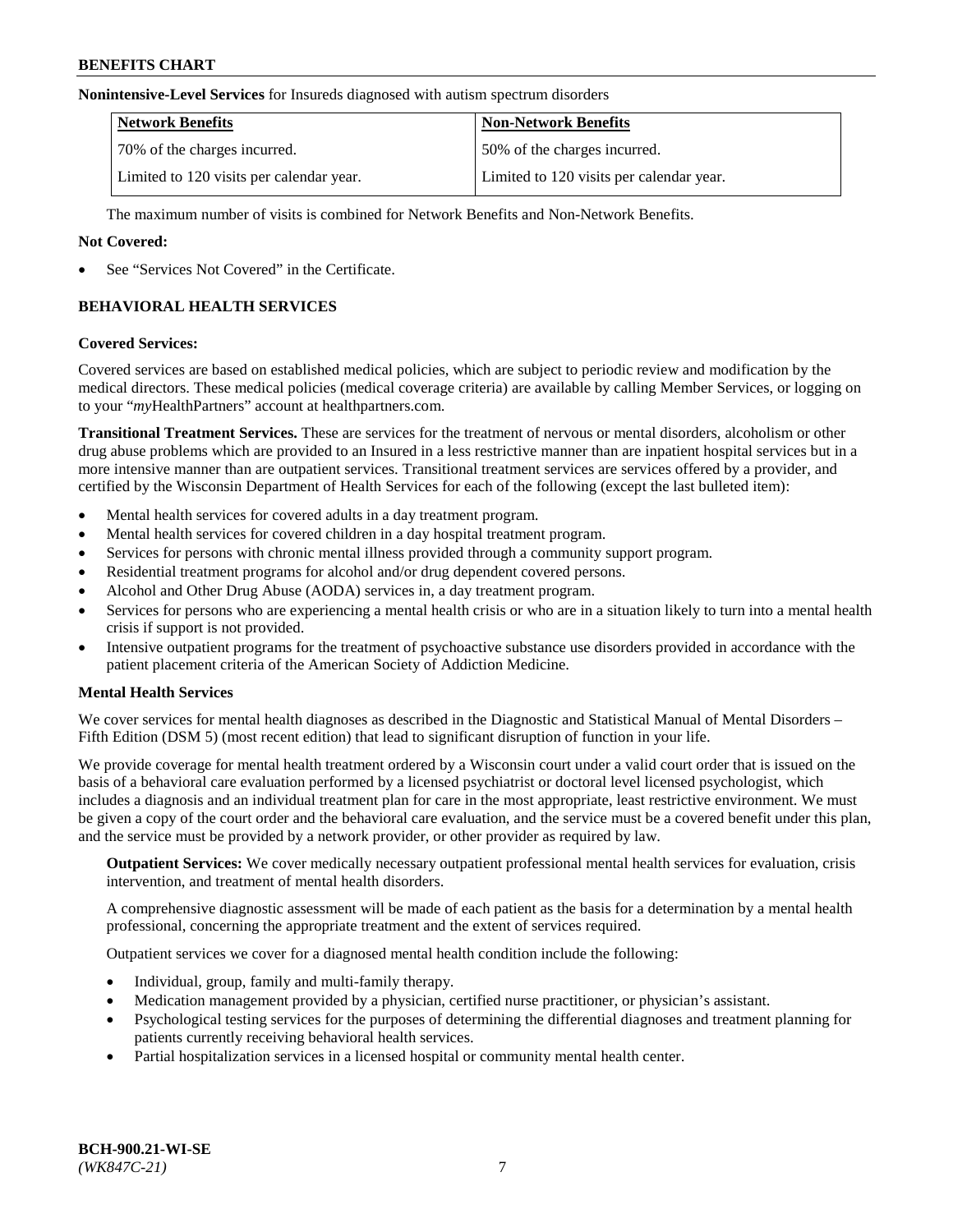- Psychotherapy and nursing services provided in the home if authorized by us.
- Treatment of gender dysphoria that meets medical coverage criteria.

| Network Benefits             | <b>Non-Network Benefits</b>  |
|------------------------------|------------------------------|
| 70% of the charges incurred. | 50% of the charges incurred. |

#### **Group Therapy**

| Network Benefits             | <b>Non-Network Benefits</b>  |
|------------------------------|------------------------------|
| 70% of the charges incurred. | 50% of the charges incurred. |

**Inpatient Services:** We cover medically necessary inpatient services in a hospital or licensed residential treatment facility and professional services for treatment of mental health disorders. Medical stabilization is covered under inpatient hospital services in the "Hospital and Skilled Nursing Facility Services" section.

We cover residential care for the treatment of eating disorders in a licensed facility, as an alternative to inpatient care, when it is medically necessary and your physician obtains authorization from us.

| Network Benefits             | <b>Non-Network Benefits</b>  |
|------------------------------|------------------------------|
| 70% of the charges incurred. | 50% of the charges incurred. |

**Transitional Treatment Services:** We cover transitional treatment services described above for treatment of mental and nervous disorders.

| Network Benefits             | Non-Network Benefits         |
|------------------------------|------------------------------|
| 70% of the charges incurred. | 50% of the charges incurred. |

### **Substance Abuse Treatment Services**

We cover medically necessary services for assessments by a licensed alcohol and drug counselor and treatment of Substance Related Disorders as defined in the latest edition of the DSM 5.

**Outpatient Services:** We cover medically necessary outpatient professional services for diagnosis and treatment of alcoholism and other drug abuse problems. Substance abuse treatment services must be provided by a program licensed by the local Department of Health Services. Outpatient services we cover for a diagnosed substance abuse disorder include the following:

- Individual, group, family, and multi-family therapy provided in an office setting.
- We cover opiate replacement therapy including methadone and buprenorphine treatment.

| <b>Network Benefits</b>      | <b>Non-Network Benefits</b>  |
|------------------------------|------------------------------|
| 70% of the charges incurred. | 50% of the charges incurred. |

**Inpatient Services:** We cover medically necessary inpatient services in a hospital or a licensed residential primary treatment center.

We cover services provided in a hospital that is licensed by the local state and accredited by Medicare.

**Detoxification Services.** We cover detoxification services in a hospital or community detoxification facility if it is licensed by the local Department of Health Services.

| Network Benefits             | <b>Non-Network Benefits</b>  |
|------------------------------|------------------------------|
| 70% of the charges incurred. | 50% of the charges incurred. |

**Transitional Treatment Services:** We cover transitional treatment services described above for treatment of alcoholism or other drug abuse problems.

| Network Benefits             | <b>Non-Network Benefits</b>  |
|------------------------------|------------------------------|
| 70% of the charges incurred. | 50% of the charges incurred. |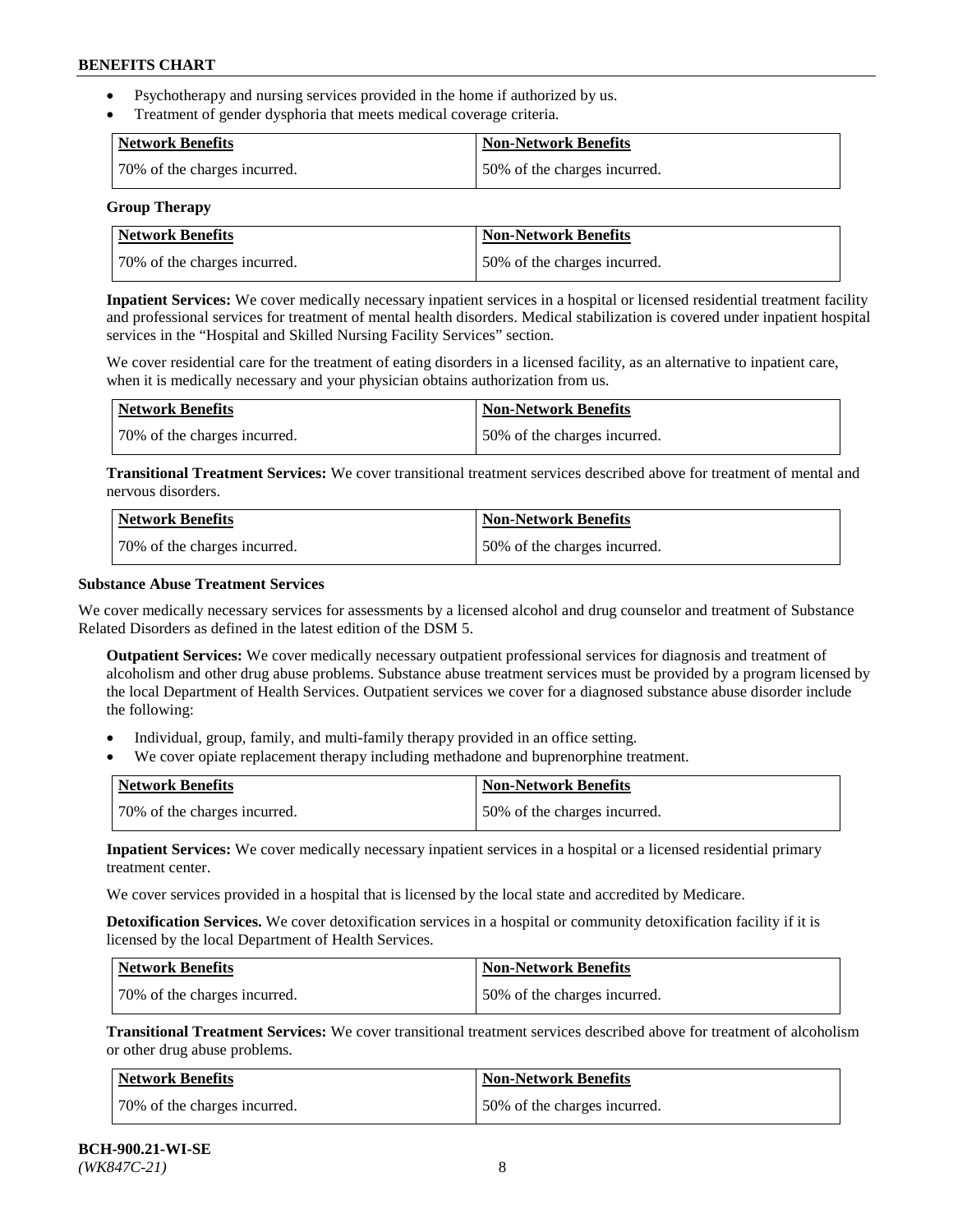**Additional Mental Health and Substance Abuse Treatment Benefits for a Dependent Child Who is a Student:** If a dependent child is a student in a school and that school is located in Wisconsin, but outside of our service area, we cover services as required under Wisconsin Statute 609.655.

| <b>Network Benefits</b>      | <b>Non-Network Benefits</b>  |
|------------------------------|------------------------------|
| 70% of the charges incurred. | 50% of the charges incurred. |

### **Not Covered:**

See "Services Not Covered" in the Certificate.

# **CHIROPRACTIC SERVICES**

### **Covered Services:**

We cover chiropractic services for rehabilitative care. Chiropractic services are adjustments to any abnormal articulations of the human body, especially those of the spinal column, for the purpose of giving freedom of action to impinged nerves that may cause pain or deranged function.

Massage therapy which is performed in conjunction with other treatment/modalities by a chiropractor, is part of a prescribed treatment plan and is not billed separately is covered

| Network Benefits             | <b>Non-Network Benefits</b>  |
|------------------------------|------------------------------|
| 70% of the charges incurred. | 50% of the charges incurred. |

### **Not Covered:**

- Massage therapy for the purpose of comfort or convenience of the Insured.
- See "Services Not Covered" in the Certificate.

# **CLINICAL TRIALS**

## **Covered Services:**

We cover certain routine services if you participate in a Phase I, Phase II, Phase III or Phase IV approved clinical trial that is conducted in relation to the prevention, detection, or treatment of cancer or other life-threatening disease or condition as defined in the Affordable Care Act. Approved clinical trials include (1) federally funded trials when the study or investigation is approved or funded by any of the federal agencies defined in the Public Health Services Act, section 2709 (d) (1) (A); (2) the study or investigation is conducted under an investigational new drug application reviewed by the Food and Drug Administration; and (3) the study or investigation is a drug trial that is exempt from having such an investigational new drug application. We cover routine patient costs for services that would be eligible under the Certificate and this Benefits Chart if the service were provided outside of a clinical trial.

| <b>Network Benefits</b>                                 | <b>Non-Network Benefits</b>                           |
|---------------------------------------------------------|-------------------------------------------------------|
| Coverage level is same as corresponding Network         | Coverage level is same as corresponding               |
| Benefits, depending on type of service provided such as | Non-Network Benefits, depending on type of service    |
| Office Visits for Illness or Injury, Inpatient or       | provided such as Office Visits for Illness or Injury, |
| <b>Outpatient Hospital Services.</b>                    | Inpatient or Outpatient Hospital Services.            |

#### **Not Covered:**

- The investigative or experimental item, device or service itself.
- Items or services that are provided solely to satisfy data collection and analysis needs and that are not used in the direct clinical management of the patient.
- A service that is clearly inconsistent with widely accepted and established standards of care for a particular diagnosis.
- See "Services Not Covered" in the Certificate.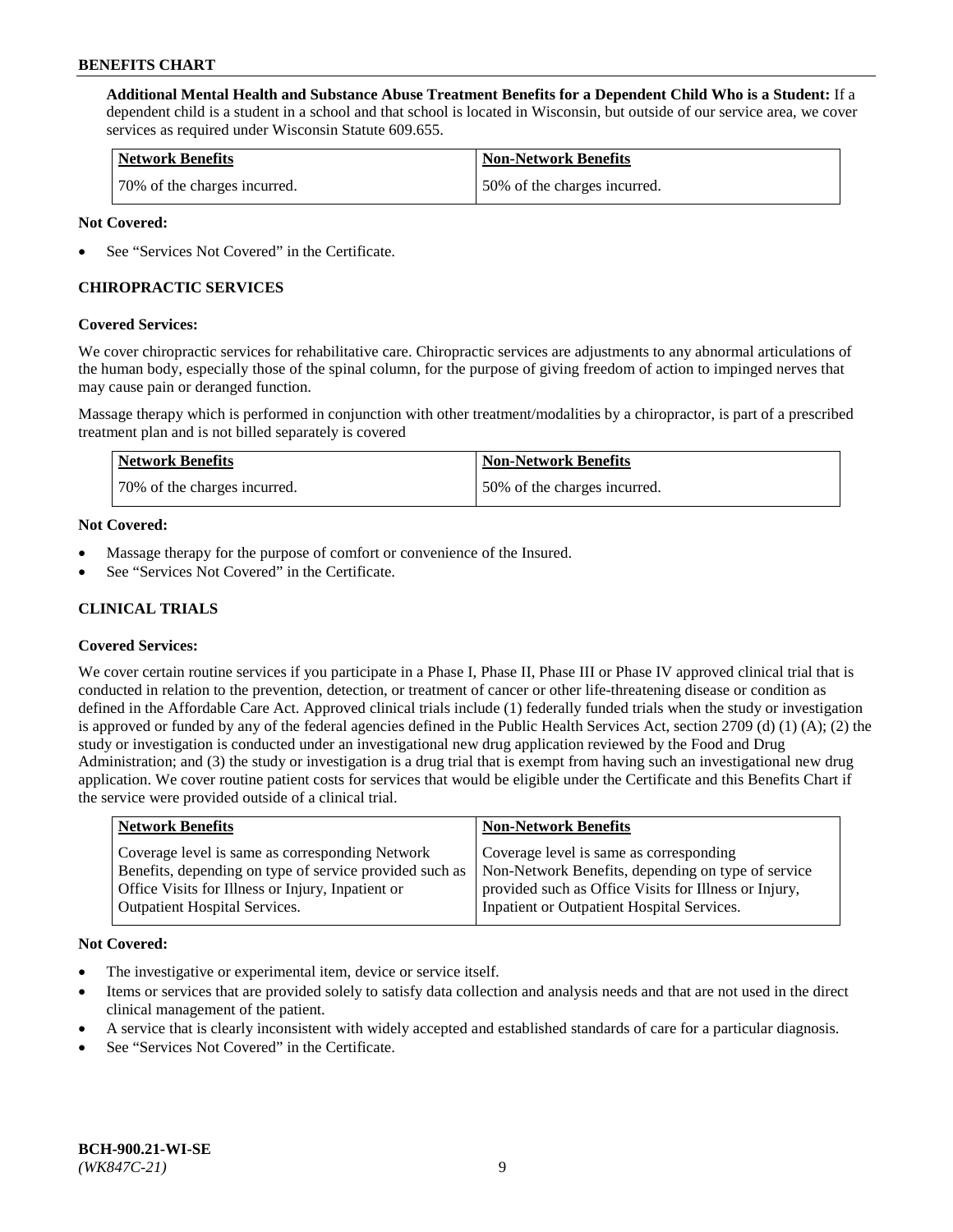# **DENTAL SERVICES**

## **Covered Services:**

We cover services as described below.

**Accidental Dental Services:** We cover dentally necessary services to treat and restore damage done to sound, natural, unrestored teeth as a result of an accidental injury. Coverage is for damage caused by external trauma to face and mouth only, not for cracked or broken teeth, which result from biting or chewing. We cover restorations, root canals, crowns and replacement of teeth lost that are directly related to the accident in which the Insured was involved. We cover initial exam, x-rays and palliative treatment including extractions, and other oral surgical procedures directly related to the accident. Subsequent treatment must be initiated within the policies time-frame and must be directly related to the accident. We do not cover restoration and replacement of teeth that are not "sound and natural" at the time of the accident.

Full mouth rehabilitations to correct occlusion (bite) and malocclusion (misaligned teeth not due to the accident) are not covered.

When an implant-supported dental prosthetic treatment is pursued, the accidental dental benefit will be applied to the prosthetic procedure. Benefits are limited to the amount that would be paid toward the placement of a removable dental prosthetic appliance that could be used in the absence of implant treatment. Care must be provided or pre-authorized by a HealthPartners dentist.

| Network Benefits             | <b>Non-Network Benefits</b>  |
|------------------------------|------------------------------|
| 70% of the charges incurred. | 50% of the charges incurred. |

For all accidental dental services, treatment and/or restoration must be initiated within six months of the date of the injury. Coverage is limited to the initial course of treatment and/or initial restoration. Services must be provided within 24 months of the date of injury to be covered.

### **Medical Referral Dental Services**

**Medically Necessary Outpatient Dental Services:** We cover medically necessary outpatient dental services. Coverage is limited to dental services required for treatment of an underlying medical condition, e.g., removal of teeth to complete radiation treatment for cancer of the jaw, cysts and lesions.

| <b>Network Benefits</b>      | <b>Non-Network Benefits</b>  |
|------------------------------|------------------------------|
| 70% of the charges incurred. | 50% of the charges incurred. |

**Medically Necessary Hospitalization and Anesthesia for Dental Care:** We cover medically necessary hospitalization for dental care. This is limited to charges incurred by an Insured who: (1) is a child under age  $5$ ; (2) is severely disabled; (3) has a medical condition, and requires hospitalization or general anesthesia for dental care treatment; or (4) is a child between ages 5 and 12 and care in dental offices has been attempted unsuccessfully and usual methods of behavior modification have not been successful, or when extensive amounts of restorative care, exceeding four appointments, are required. Coverage is limited to facility and anesthesia charges. Oral surgeon/dentist professional fees are not covered. The following are examples, though not all-inclusive, of medical conditions which may require hospitalization for dental services: severe asthma, severe airway obstruction or hemophilia. Hospitalization required due to the behavior of the Insured or due to the extent of the dental procedure is not covered.

| Network Benefits             | <b>Non-Network Benefits</b>  |
|------------------------------|------------------------------|
| 70% of the charges incurred. | 50% of the charges incurred. |

**Medical Complications of Dental Care:** We cover medical complications of dental care. Treatment must be medically necessary care and related to medical complications of non-covered dental care, including complications of the head, neck, or substructures.

| Network Benefits             | Non-Network Benefits         |
|------------------------------|------------------------------|
| 70% of the charges incurred. | 50% of the charges incurred. |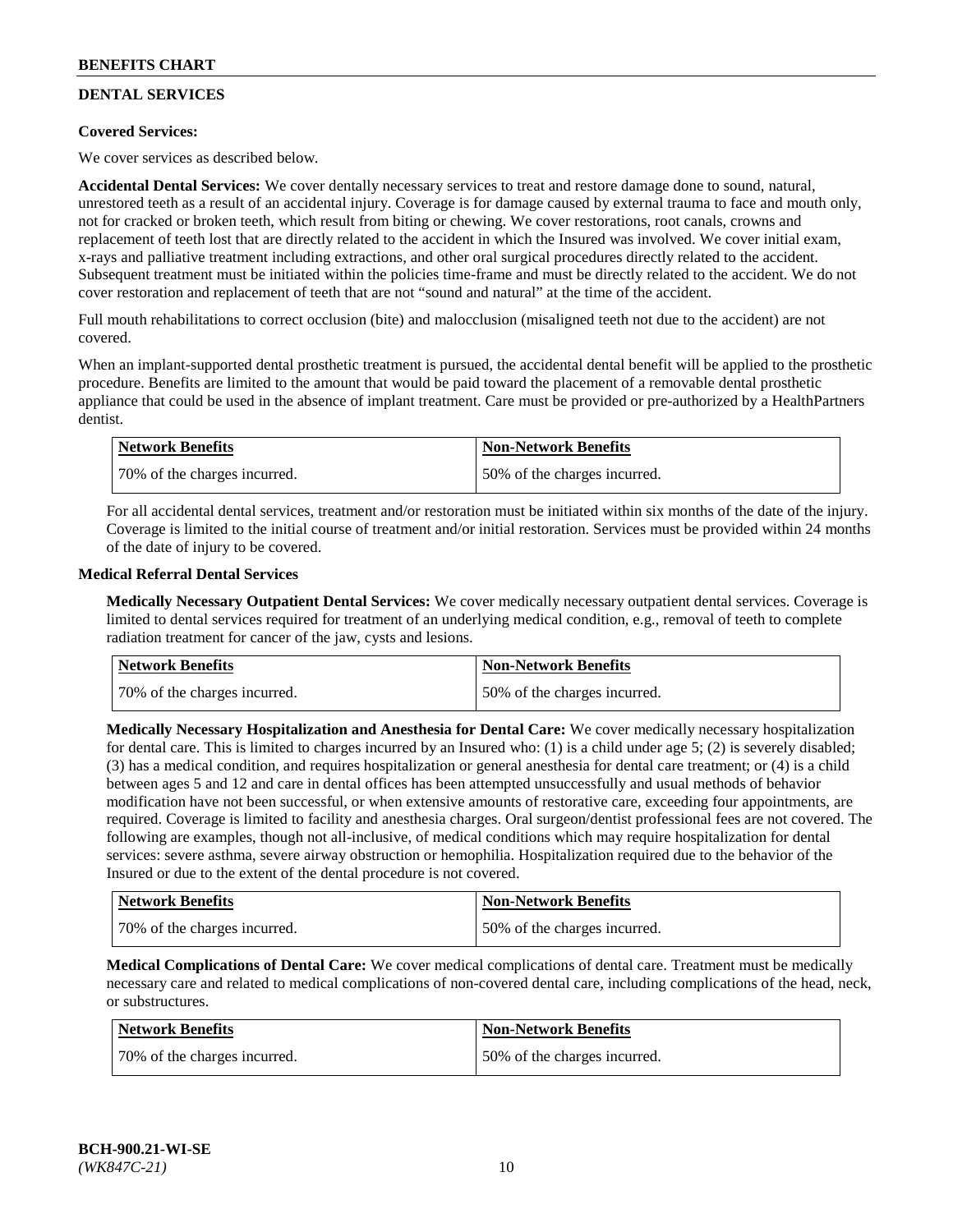**Oral Surgery:** We cover oral surgery. Coverage is limited to treatment of medical conditions requiring oral surgery, such as treatment of oral neoplasm, non-dental cysts, fracture of the jaws, trauma of the mouth and jaws, and any other oral surgery procedures provided as medically necessary dental services.

| <b>Network Benefits</b>       | <b>Non-Network Benefits</b>  |
|-------------------------------|------------------------------|
| 170% of the charges incurred. | 50% of the charges incurred. |

**Treatment of Cleft Lip and Cleft Palate:** We cover treatment of cleft lip and cleft palate of a dependent child, including orthodontic treatment and oral surgery directly related to the cleft. Dental services which are not required for the treatment of cleft lip or cleft palate are not covered. If a dependent child covered under the Certificate and Benefits Chart is also covered under a dental plan which includes orthodontic services, that dental plan shall be considered primary for the necessary orthodontic services. Oral appliances are subject to the same copayment, conditions and limitations as durable medical equipment.

| <b>Network Benefits</b>                               | <b>Non-Network Benefits</b>                            |
|-------------------------------------------------------|--------------------------------------------------------|
| Coverage level is same as corresponding Network       | Coverage level is same as corresponding                |
| Benefits, depending on type of service provided, such | Non-Network Benefits, depending on type of service     |
| as Office Visits for Illness or Injury, Inpatient or  | provided, such as Office Visits for Illness or Injury, |
| Outpatient Hospital Services.                         | Inpatient or Outpatient Hospital Services.             |

**Treatment of Temporomandibular Disorder (TMD) and Craniomandibular Disorder (CMD):** We cover diagnostic procedures, surgical treatment and non-surgical treatment (including intraoral splint therapy devices) for temporomandibular disorder (TMD) and craniomandibular disorder (CMD), which is medically necessary care. Dental services which are not required to directly treat TMD or CMD are not covered.

| <b>Network Benefits</b>      | <b>Non-Network Benefits</b>  |
|------------------------------|------------------------------|
| 70% of the charges incurred. | 50% of the charges incurred. |

### **Not Covered:**

- Dental treatment, procedures or services not listed in this Benefits Chart.
- Accident-related dental services if treatment is: (1) provided to teeth which are not sound and natural; (2) to teeth which have been restored; (3) initiated beyond six months from the date of the injury; (4) received beyond the initial treatment or restoration; or (5) received beyond 24 months from the date of injury.
- Oral surgery to remove wisdom teeth.
- Orthognathic treatment or procedures and all related services.
- See "Services Not Covered" in the Certificate.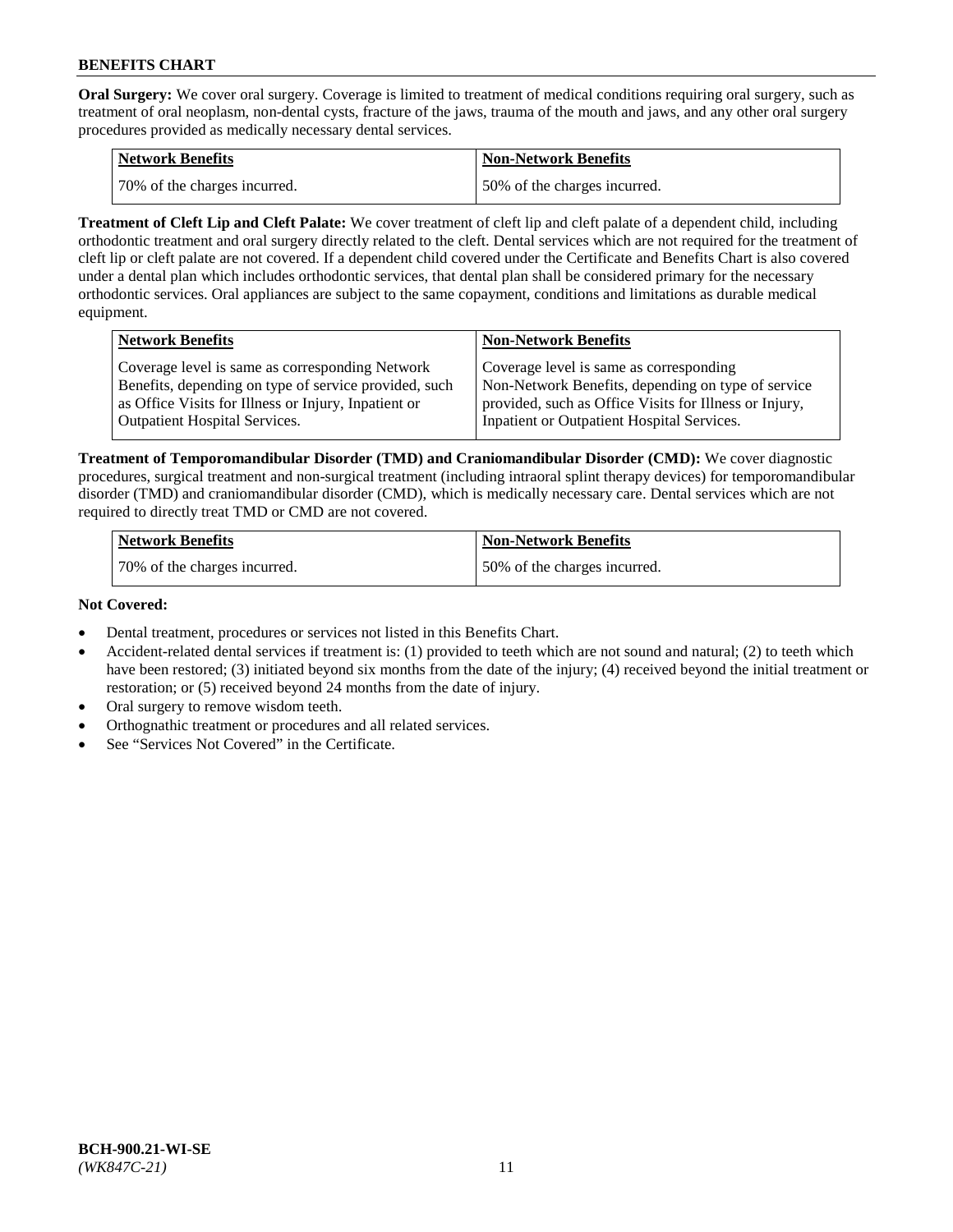# **DIAGNOSTIC IMAGING SERVICES**

### **Covered Services:**

We cover diagnostic imaging, when ordered by a provider and provided in a clinic or outpatient hospital facility.

For Network Benefits, non-emergent, scheduled outpatient Magnetic Resonance Imaging (MRI) and Computed Tomography (CT) must be provided at a designated facility. Your physician or facility will obtain or verify prior authorization for these services, as needed.

We cover services provided in a clinic or outpatient hospital facility. To see the benefit level for inpatient hospital or skilled nursing facility services, see benefits under "Inpatient Hospital and Skilled Nursing Facility Services".

### **Outpatient Magnetic Resonance Imaging (MRI) and Computed Tomography (CT)**

| <b>Network Benefits</b>      | <b>Non-Network Benefits</b>  |
|------------------------------|------------------------------|
| 70% of the charges incurred. | 50% of the charges incurred. |

### **All Other Outpatient Diagnostic Imaging Services**

#### **Services for Illness or Injury**

| Network Benefits             | <b>Non-Network Benefits</b>  |
|------------------------------|------------------------------|
| 70% of the charges incurred. | 50% of the charges incurred. |

### **Preventive Services (MRI/CT procedures are not considered preventive)**

Diagnostic imaging services associated with preventive services are covered at the benefit level shown in the "Preventive Services" section of this Benefits Chart.

### **Not Covered:**

See "Services Not Covered" in the Certificate.

# **DURABLE MEDICAL EQUIPMENT, PROSTHETICS, ORTHOTICS AND SUPPLIES**

#### **Covered Services:**

We cover equipment and services, as described below.

We cover durable medical equipment and services, prosthetics, orthotics and supplies, subject to the limitations below, including certain disposable supplies, enteral feedings and the following diabetic supplies and equipment: glucose monitors, insulin pumps limited to the purchase of one pump per year, syringes, blood and urine test strips and other diabetic supplies as deemed medically appropriate and necessary, for Insureds with gestational, Type I or Type II diabetes.

We cover external hearing aids, cochlear implants, and related treatment prescribed by a physician or by a licensed audiologist for Insureds under 18 years of age who have hearing loss.

We also cover basic hearing aids for Insureds age 18 or older for the correction of a hearing impairment.

Osseointegrated or bone-anchored hearing aids are only covered for Insureds who have hearing loss that is not correctable by any other procedure.

Hearing aids are limited to one basic, standard hearing aid for each ear every three years.

A basic hearing aid is defined as a hearing device that consists of a microphone, amplifier, volume control, battery and receiver, which is up to date using the latest technology. It does not include upgrades above and beyond the functionality of a basic hearing aid, including, but not limited to, hearing improvements for group settings, background noise, Bluetooth/remote control functionality, or extended warranties. Charges for upgrades above the cost of a basic, standard hearing aid are not covered.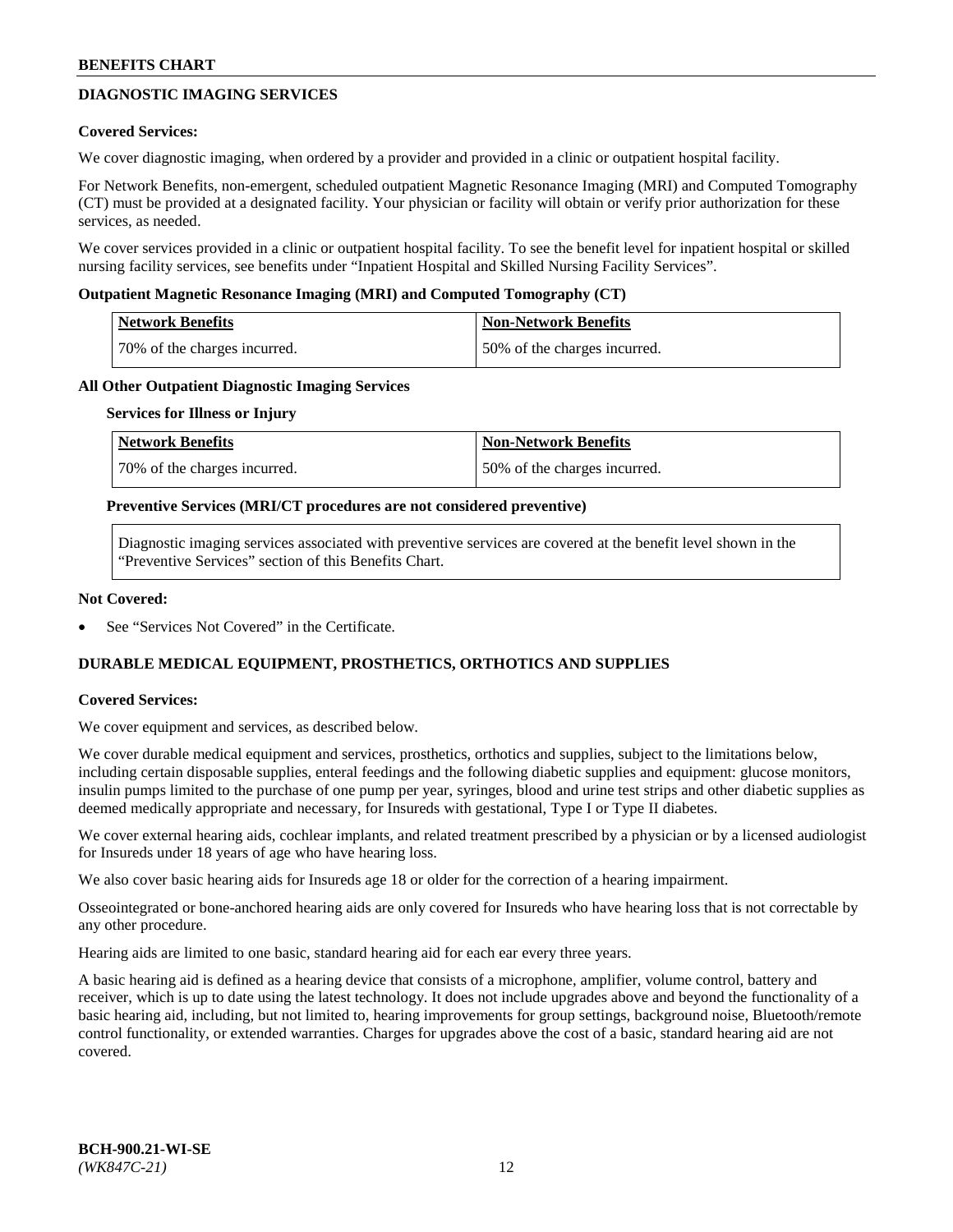# **Diabetic Supplies Purchased at a Pharmacy**

| <b>Network Benefits</b>                                                                        | <b>Non-Network Benefits</b>  |
|------------------------------------------------------------------------------------------------|------------------------------|
| Diabetic supplies on the Preventive Drug List:                                                 | 50% of the charges incurred. |
| 100% of the charges incurred, subject to a<br>copayment of \$60.<br>Deductible does not apply. |                              |
| All other diabetic supplies purchased at a pharmacy:                                           |                              |
| 70% of the charges incurred.<br>Deductible applies.                                            |                              |

# **Diabetic Supplies Purchased from a Non-Pharmacy Provider**

| Network Benefits                                                     | <b>Non-Network Benefits</b>  |
|----------------------------------------------------------------------|------------------------------|
| 70% of the charges incurred if purchased from an<br>approved vendor. | 50% of the charges incurred. |

## **Special Dietary Treatment for Phenylketonuria (PKU) if it meets our medical coverage criteria**

| <b>Network Benefits</b>      | <b>Non-Network Benefits</b>  |
|------------------------------|------------------------------|
| 70% of the charges incurred. | 50% of the charges incurred. |

## **Oral Amino Acid Based Elemental Formula if it meets our Medical Coverage Criteria**

| <b>Network Benefits</b>      | <b>Non-Network Benefits</b>  |
|------------------------------|------------------------------|
| 70% of the charges incurred. | 50% of the charges incurred. |

# **All Other Durable Medical Equipment, Prosthetics, Orthotics and Supplies**

| <b>Network Benefits</b>      | <b>Non-Network Benefits</b>  |
|------------------------------|------------------------------|
| 70% of the charges incurred. | 50% of the charges incurred. |

## **Limitations:**

Coverage of durable medical equipment is limited by the following:

- No more than a 93-day supply of diabetic supplies are covered and dispensed at a time.
- Payment will not exceed the cost of an alternate piece of equipment or service that is effective and medically necessary.
- For prosthetic benefits, other than oral appliances for cleft lip and cleft palate, payment will not exceed the cost of an alternate piece of equipment or service that is effective, medically necessary and enables Insureds to conduct standard activities of daily living.
- We reserve the right to determine if an item will be approved for rental vs. purchase.
- We require that certain diabetic supplies and equipment be purchased at a pharmacy.
- Diabetic supplies and equipment are limited to certain models and brands.
- Durable medical equipment and supplies must be obtained or repaired by approved vendors.
- Covered services and supplies are based on established medical policies which are subject to periodic review and modification by the medical or dental directors. Our medical policy for diabetic supplies includes information on our required models and brands. These medical policies (medical coverage criteria) are available by calling Member Services, or logging on to your "*my*HealthPartners" account a[t healthpartners.com.](https://www.healthpartners.com/hp/index.html)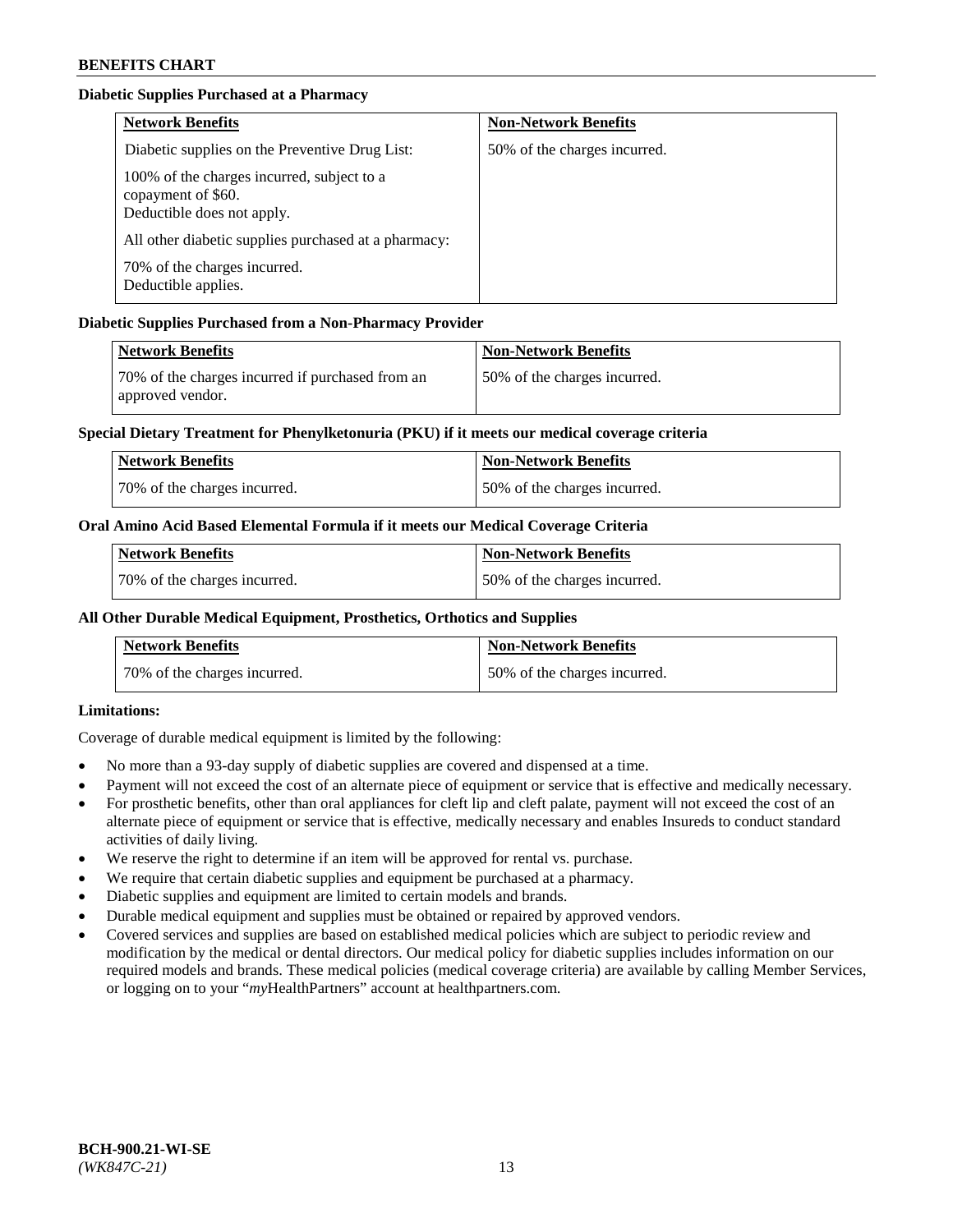# **Not Covered:**

Items which are not eligible for coverage include, but are not limited to:

- Replacement or repair of any covered items, if the items are (i) damaged or destroyed by misuse, abuse or carelessness, (ii) lost; or (iii) stolen.
- Duplicate or similar items.
- Labor and related charges for repair of any covered items which are more than the cost of replacement by an approved vendor.
- Sales tax, mailing, delivery charges, service call charges.
- Items which are primarily educational in nature or for hygiene, vocation, comfort, convenience or recreation.
- Communication aids or devices: equipment to create, replace or augment communication abilities including, but not limited to, speech processors, receivers, communication boards, or computer or electronic assisted communication.
- Implantable and osseointegrated or bone-anchored hearing aids and their fitting, except as specifically described in this Benefits Chart. This exclusion does not apply to cochlear implants.
- Eyeglasses, contact lenses and their fitting, measurement and adjustment, except as specifically described in this Benefits Chart.
- Hair prostheses (wigs).
- Household equipment which primarily has customary uses other than medical, such as, but not limited to, exercise cycles, air purifiers, central or unit air conditioners, water purifiers, non-allergenic pillows, mattresses or waterbeds.
- Household fixtures including, but not limited to, escalators or elevators, ramps, swimming pools and saunas.
- Modifications to the structure of the home including, but not limited to, wiring, plumbing or charges for installation of equipment.
- Vehicle, car or van modifications including, but not limited to, hand brakes, hydraulic lifts and car carrier.
- Rental equipment while owned equipment is being repaired by non-contracted vendors, beyond one month rental of medically necessary equipment.
- Other equipment and supplies, including but not limited to assistive devices, that we determine are not eligible for coverage.
- See "Services Not Covered" in the Certificate.

# **EMERGENCY AND URGENTLY NEEDED CARE SERVICES**

## **Covered Services:**

We cover services for emergency care and urgently needed care if the services are otherwise eligible for coverage under the Certificate.

**Urgently Needed Care.** These are services to treat an unforeseen illness or injury that:

- are required in order to prevent a serious deterioration in your health; and
- cannot be delayed until the next available clinic or office hours.

| <b>Network Benefits</b>      | <b>Non-Network Benefits</b> |
|------------------------------|-----------------------------|
| 70% of the charges incurred. | See Network Benefits.       |

**Emergency Care.** These are services to treat:

- the sudden, unexpected onset of illness or injury which, if left untreated or unattended until the next available clinic or office hours, would result in hospitalization; or
- a condition requiring professional health services immediately necessary to preserve life or stabilize health.

When reviewing claims for coverage of emergency services, our medical director will take into consideration a reasonable layperson's belief that the circumstances required immediate medical care that could not wait until the next working day or next available clinic appointment.

## **Emergency Care in a Hospital Emergency Room, including Professional Services of a Physician**

| <b>Network Benefits</b>      | <b>Non-Network Benefits</b> |
|------------------------------|-----------------------------|
| 70% of the charges incurred. | See Network Benefits.       |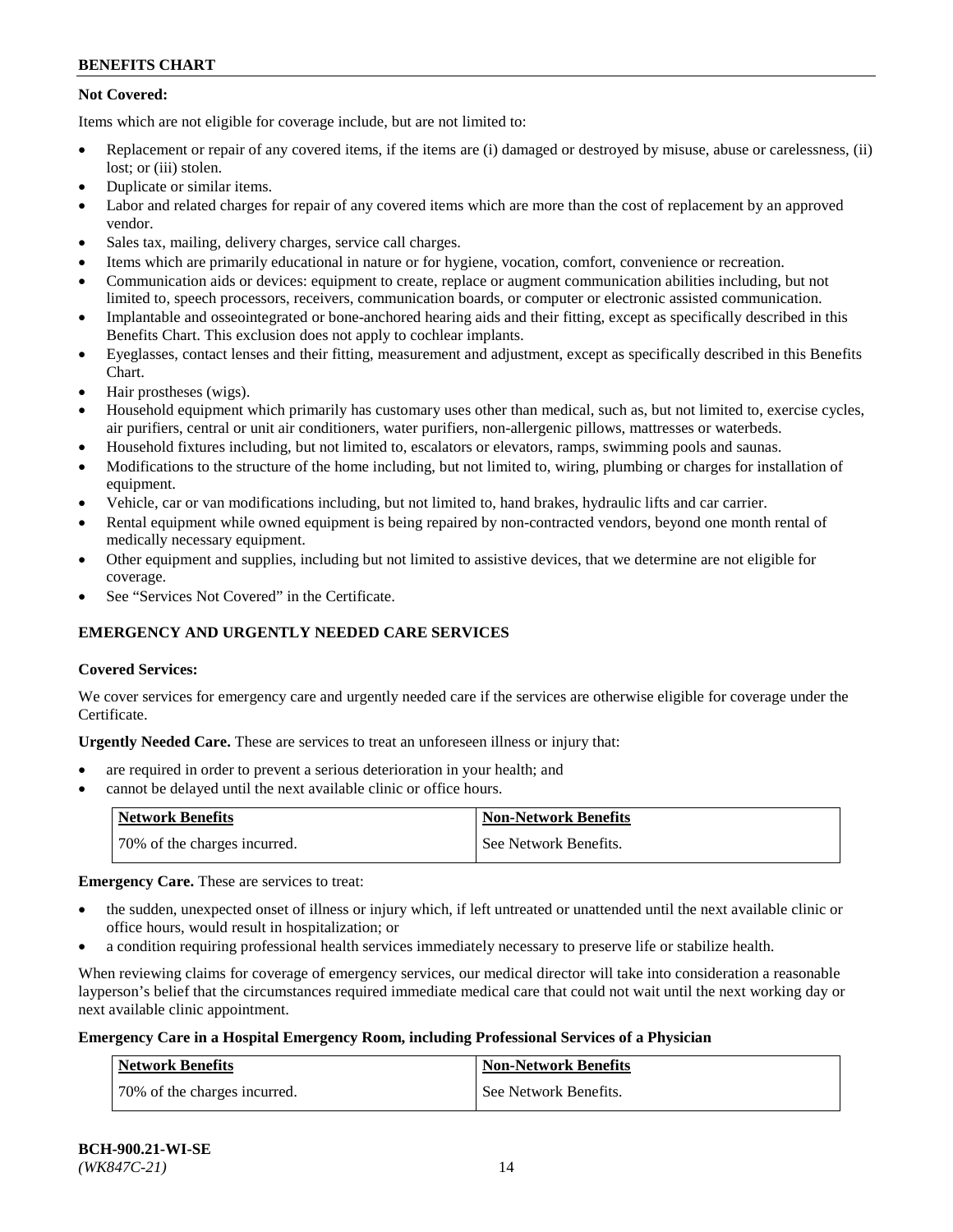## **Inpatient Emergency Care in a Hospital**

| <b>Network Benefits</b>      | <b>Non-Network Benefits</b> |
|------------------------------|-----------------------------|
| 70% of the charges incurred. | See Network Benefits.       |

# **Not Covered:**

See "Services Not Covered" in the Certificate.

## **GENE THERAPY**

#### **Covered Services:**

We cover gene therapy treatment if it meets our medical coverage criteria.

| <b>Network Benefits</b>                                                                                                                                                                          | <b>Non-Network Benefits</b> |
|--------------------------------------------------------------------------------------------------------------------------------------------------------------------------------------------------|-----------------------------|
| Coverage level is same as corresponding Network<br>Benefits, depending on type of service provided such as<br>Office Visits for Illness or Injury, Inpatient or<br>Outpatient Hospital Services. | No coverage.                |

#### **Limitations:**

- Gene therapy must be provided by a designated provider.
- Specific types of gene therapy are limited to therapies and conditions specified in our medical coverage criteria.

#### **Not Covered:**

See "Services Not Covered" in the Certificate.

# **HEALTH EDUCATION**

#### **Covered Services:**

We cover education for preventive services and education for the management of chronic health problems (such as diabetes).

| Network Benefits                                            | <b>Non-Network Benefits</b>  |
|-------------------------------------------------------------|------------------------------|
| 100% of the charges incurred.<br>Deductible does not apply. | 50% of the charges incurred. |

#### **Not Covered:**

See "Services Not Covered" in the Certificate.

# **HOME-BASED HEALTH ASSESSMENT PROGRAM**

#### **Covered Services:**

If you meet our criteria for coverage, you may qualify for our home-based comprehensive health risk assessment program. The program covers a health assessment with a designated nurse practitioner.

| Network Benefits                                            | <b>Non-Network Benefits</b> |
|-------------------------------------------------------------|-----------------------------|
| 100% of the charges incurred.<br>Deductible does not apply. | No coverage.                |

# **Not Covered:**

• See "Services Not Covered" in the Certificate.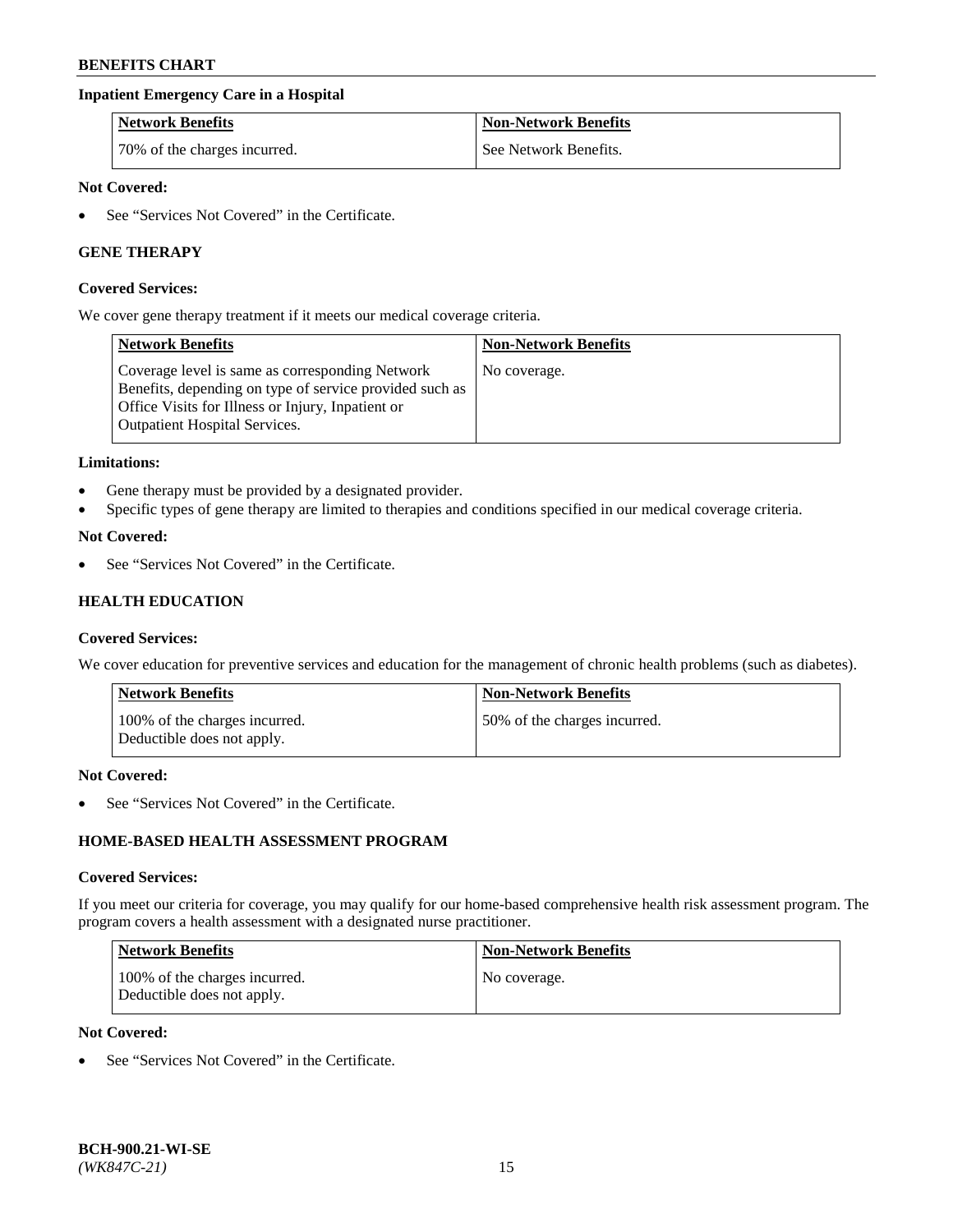# **HOME HEALTH SERVICES**

## **Covered Services:**

We cover skilled nursing services, physical therapy, occupational therapy, speech therapy, respiratory therapy and other therapeutic services, non-routine prenatal and postnatal services, routine postnatal well child visits, as described in our medical coverage criteria, phototherapy services for newborns, home health aide services and other eligible home health services when provided in your home, if you are homebound (i.e., unable to leave home without considerable effort due to a medical condition). Lack of transportation does not constitute homebound status. For phototherapy services for newborns and high risk prenatal services, supplies and equipment are included.

We cover total parenteral nutrition/intravenous ("TPN/IV") therapy, equipment, supplies and drugs in connection with IV therapy. IV line care kits are covered under Durable Medical Equipment.

We cover palliative care benefits. Palliative care includes symptom management, education and establishing goals of care. We waive the requirement that you be homebound for a limited number of home visits for palliative care (as shown in this Benefits Chart), if you have a life-threatening, non-curable condition which has a prognosis of survival of two years or less. Additional palliative care visits are eligible under the home health services benefit if you are homebound and meet all other requirements defined in this section.

You do not need to be homebound to receive total parenteral nutrition/intravenous ("TPN/IV") therapy.

Home health services are eligible and covered only when:

- medically necessary; and
- provided as rehabilitative care, terminal care or maternity care; and
- ordered by a physician, and included in the written home care plan.

# **Physical Therapy, Occupational Therapy, Speech Therapy, Respiratory Therapy, Home Health Aide Services and Palliative Care**

| Network Benefits             | <b>Non-Network Benefits</b>  |
|------------------------------|------------------------------|
| 70% of the charges incurred. | 50% of the charges incurred. |

## **TPN/IV Therapy, Skilled Nursing Services, Non-Routine Prenatal/Postnatal Services, and Phototherapy**

| Network Benefits             | <b>Non-Network Benefits</b>  |
|------------------------------|------------------------------|
| 70% of the charges incurred. | 50% of the charges incurred. |

Each 24-hour visit (or shifts up to 24-hour visits) equals one visit and counts toward the Maximum visits for all other services shown below. Any visit that lasts less than 24 hours regardless of the length of the visit, will count as one visit toward the Maximum visits for all other services shown below. All visits must be medically necessary and benefit eligible.

#### **Routine Prenatal/Postnatal Services and Child Health Supervision Services**

| Network Benefits                                            | <b>Non-Network Benefits</b>  |
|-------------------------------------------------------------|------------------------------|
| 100% of the charges incurred.<br>Deductible does not apply. | 50% of the charges incurred. |

### **Maximum Visits for Palliative Care**

If you are eligible to receive palliative care in the home and you are not homebound, there is a maximum of 12 visits per calendar year.

### **Maximum Visits for All Services Other Than Palliative Care**

| Network Benefits             | Non-Network Benefits         |
|------------------------------|------------------------------|
| 60 visits per calendar year. | 30 visits per calendar year. |

Each visit provided under the Network Benefits and Non-Network Benefits counts toward the maximums shown under both Maximum visits sections. The routine postnatal well child visits do not count toward the visit limit.

#### **BCH-900.21-WI-SE**  *(WK847C-21)* 16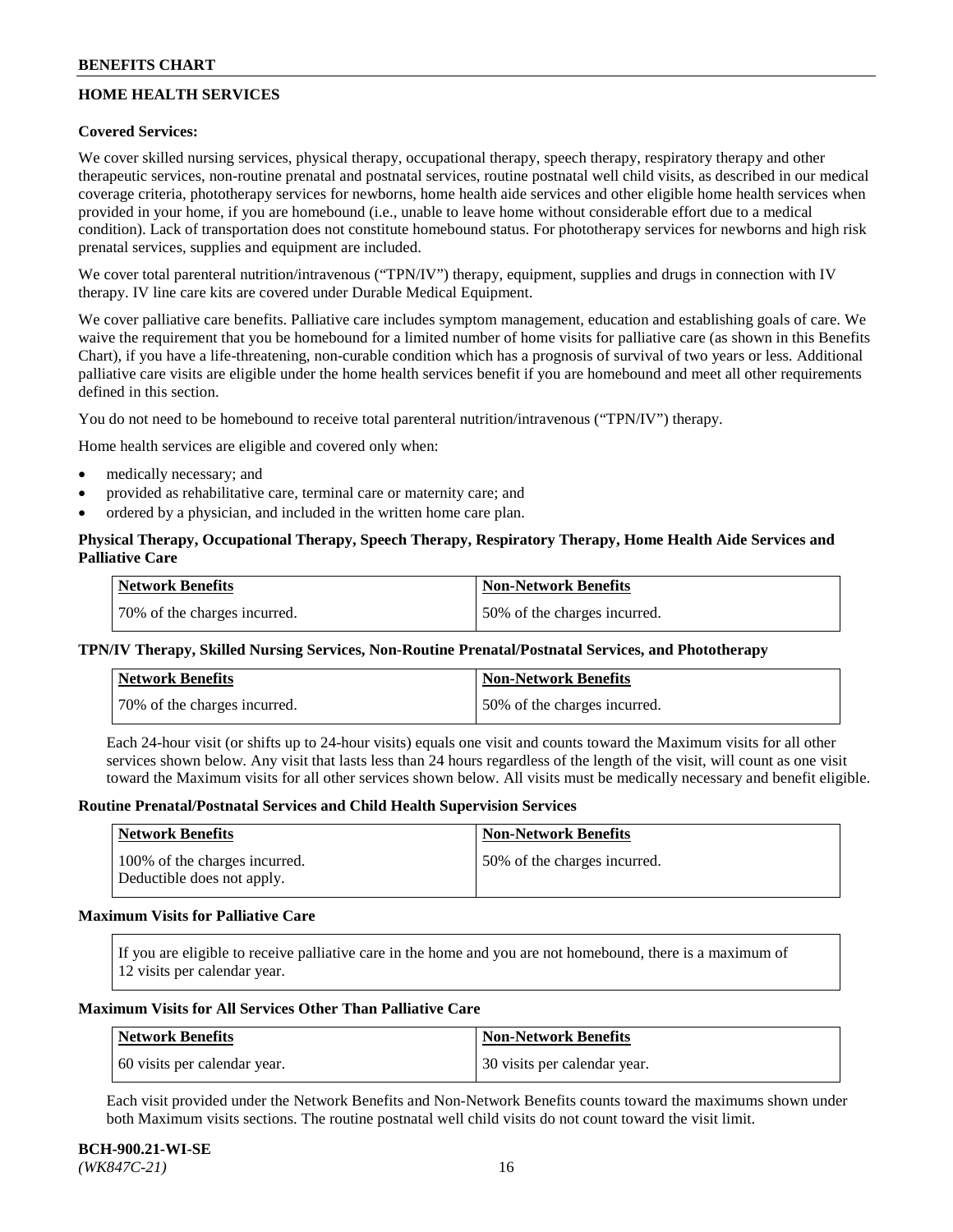### **Limitations:**

- Home health services are not provided as a substitute for a primary caregiver in the home or as relief (respite) for a primary caregiver in the home. We will not reimburse family members or residents in your home for the above services.
- A service shall not be considered a skilled nursing service merely because it is performed by, or under the direct supervision of, a licensed nurse. Where a service (such as tracheotomy suctioning or ventilator monitoring) or like services, can be safely and effectively performed by a non-medical person (or self-administered), without the direct supervision of a licensed nurse, the service shall not be regarded as a skilled nursing service, whether or not a skilled nurse actually provides the service. The unavailability of a competent person to provide a non-skilled service shall not make it a skilled service when a skilled nurse provides it. Only the skilled nursing component of so-called "blended" services (i.e. services which include skilled and non-skilled components) are covered under this Benefits Chart.

# **Not Covered:**

- Financial or legal counseling services.
- Housekeeping or meal services in your home.
- Private duty nursing services.
- Services provided by a family member or enrollee, or a resident in the enrollee's home.
- Vocational rehabilitation and recreational or educational therapy. Recreation therapy is therapy provided solely for the purpose of recreation, including, but not limited to: (a) requests for physical therapy or occupational therapy to improve athletic ability, and (b) braces or guards to prevent sports injuries.
- See "Services Not Covered" in the Certificate.

# **HOME HOSPICE SERVICES**

## **Applicable Definitions:**

**Part-time.** This is up to two hours of service per day, more than two hours is considered continuous care.

**Continuous Care.** This is from two to twelve hours of service per day provided by a registered nurse, licensed practical nurse, or home health aide, during a period of crisis in order to maintain a terminally ill patient at home.

**Appropriate Facility.** This is a nursing home, hospice residence, or other inpatient facility.

**Custodial Care Related to Hospice Services.** This means providing assistance in the activities of daily living and the care needed by a terminally ill patient which can be provided by primary caregiver (i.e., family member or friend) who is responsible for the patient's home care.

## **Covered Services:**

**Home Hospice Program.** We cover the services described below if you are terminally ill and accepted as a home hospice program participant. You must meet the eligibility requirements of the program, and elect to receive services through the home hospice program. The services will be provided in your home, with inpatient care available when medically necessary as described below. If you elect to receive hospice services, you do so in lieu of curative treatment for your terminal illness for the period you are enrolled in the home hospice program.

**Eligibility:** In order to be eligible to be enrolled in the home hospice program, you must: (1) be a terminally ill patient (prognosis of six months or less); (2) have chosen a palliative treatment focus (i.e., emphasizing comfort and supportive services rather than treatment attempting to cure the disease or condition); and (3) continue to meet the terminally ill prognosis as reviewed by our medical director or his or her designee over the course of care. You may withdraw from the home hospice program at any time.

**Eligible Services:** Hospice services include the following services provided in accordance with an approved hospice treatment plan.

- Home Health Services:
	- o Part-time care provided in your home by an interdisciplinary hospice team (which may include a physician, nurse, social worker, and spiritual counselor) and medically necessary home health services are covered.
	- o One or more periods of continuous care in your home or in a setting which provides day care for pain or symptom management, when medically necessary, will be covered.
- Inpatient Services: We cover medically necessary inpatient services.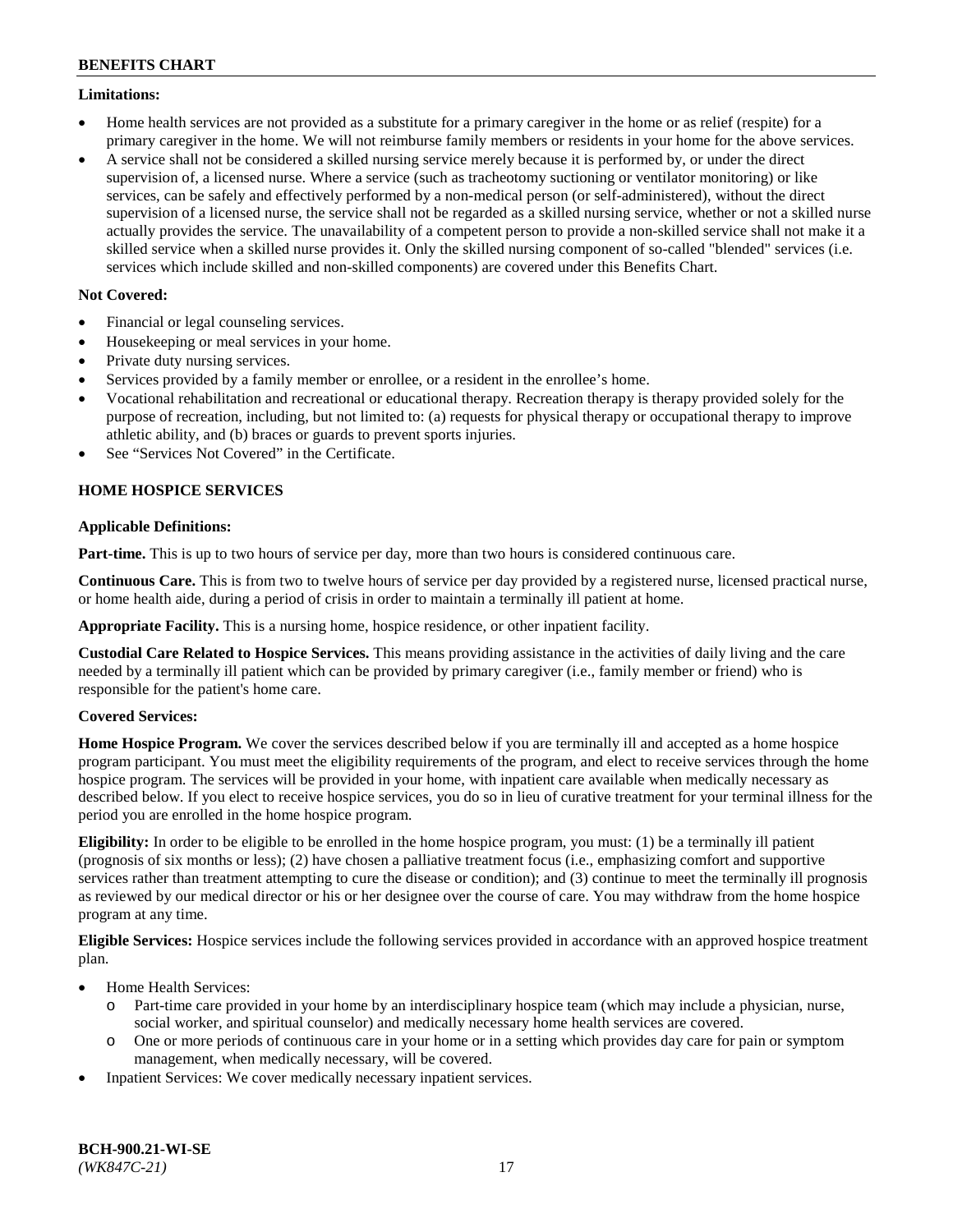- Other Services:
	- Respite care is covered for care in your home or in an appropriate facility, to give your primary caregivers (i.e., family members or friends) rest and/or relief when necessary in order to maintain a terminally ill patient at home.
	- o Medically necessary medications for pain and symptom management.
	- o Semi-electric hospital beds and other durable medical equipment are covered.
	- Emergency and non-emergency care is covered.

| Network Benefits             | Non-Network Benefits         |
|------------------------------|------------------------------|
| 70% of the charges incurred. | 50% of the charges incurred. |

Respite care is limited to 5 days per episode, and respite care and continuous care combined are limited to 30 days.

## **Not Covered:**

- Financial or legal counseling services.
- Housekeeping or meal services in your home.
- Custodial or maintenance care related to hospice services, whether provided in the home or in a nursing home.
- Any service not specifically described as covered services under this home hospice services benefits.
- Any services provided by members of your family or residents in your home.
- See "Services Not Covered" in the Certificate.

# **HOSPITAL AND SKILLED NURSING FACILITY SERVICES**

### **Covered Services:**

We cover services as described below.

# **Medical or Surgical Hospital Services**

**Inpatient Hospital Services:** We cover the following medical or surgical services, for the treatment of acute illness or injury, which require the level of care only provided in an acute care facility. These services must be authorized by a physician.

Inpatient hospital services include: room and board; the use of operating or maternity delivery rooms; intensive care facilities; newborn nursery facilities; general nursing care, anesthesia, laboratory and diagnostic imaging services, radiation therapy, physical therapy, prescription drugs or other medications administered during treatment, blood and blood products (unless replaced), and blood derivatives, and other diagnostic or treatment related hospital services; physician and other professional medical and surgical services provided while in the hospital, including gender reassignment surgery that meets medical coverage criteria.

We cover, following a vaginal delivery, a minimum of 48 hours of inpatient care for the mother and newborn child. We cover, following a caesarean section delivery, a minimum of 96 hours of inpatient care for the mother and newborn child.

Group health plans and health insurance issuers generally may not, under Federal law, restrict benefits for any hospital length of stay in connection with childbirth for the mother of newborn child to less than 48 hours following a vaginal delivery, or less than 96 hours following a caesarean section. However, Federal law generally does not prohibit the mother's or newborn's attending provider, after consulting with the mother, from discharging the mother or her newborn earlier than 48 hours (or 96 hours as applicable). In any case plans and issuers may not, under Federal law, require that a provider obtain authorization from the plan or the insurance issuer for prescribing a length of stay not in excess of 48 hours (or 96 hours).

| <b>Network Benefits</b>      | <b>Non-Network Benefits</b>  |
|------------------------------|------------------------------|
| 70% of the charges incurred. | 50% of the charges incurred. |

Each Insured's admission or confinement, including that of a newborn child, is separate and distinct from the admission or confinement of any other Insured.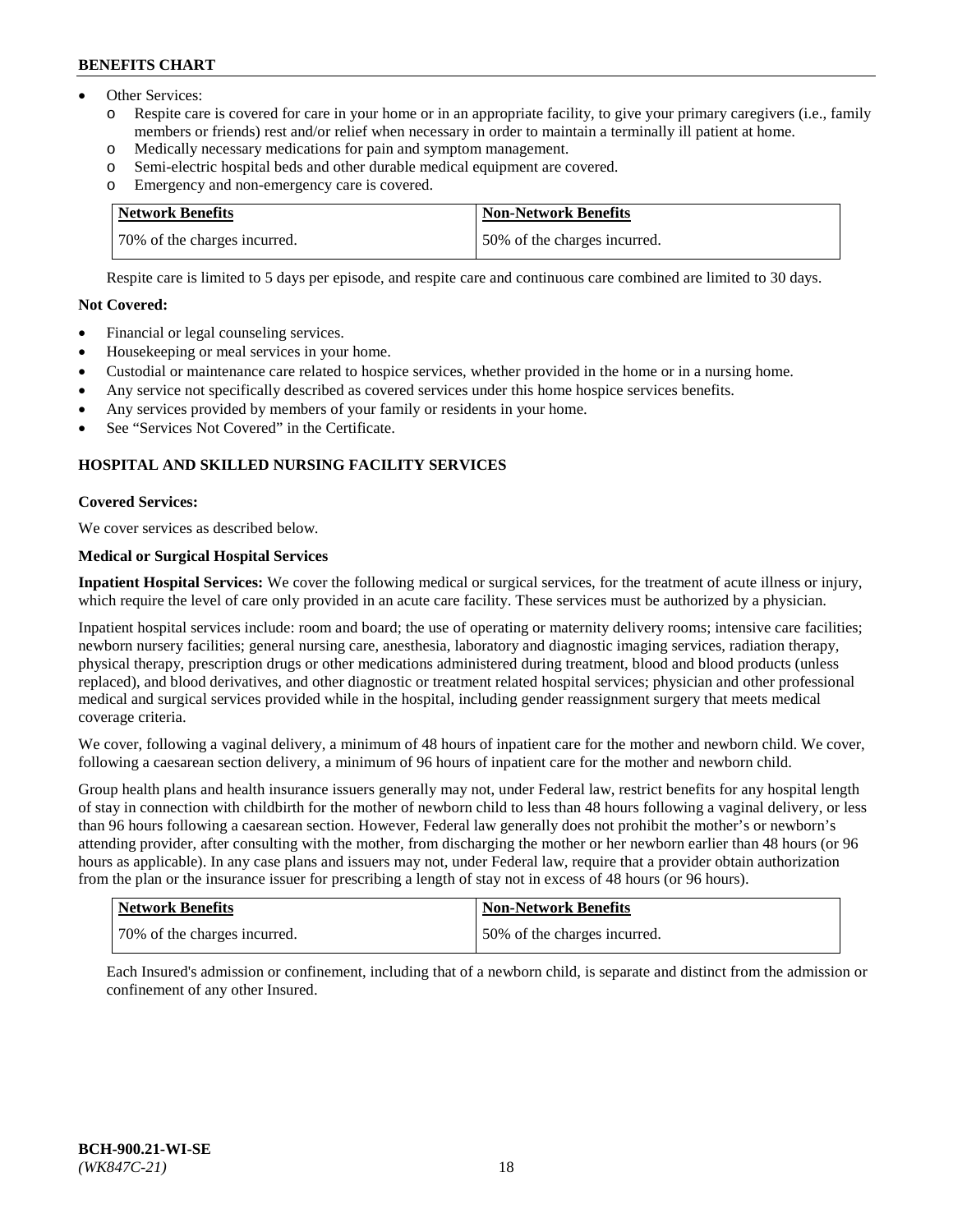**Outpatient Hospital, Ambulatory Care or Surgical Facility Services:** We cover the following medical and surgical services, for diagnosis or treatment of illness or injury on an outpatient basis. These services must be authorized by a physician.

Outpatient services include: use of operating rooms, maternity delivery rooms or other outpatient departments, rooms or facilities; and the following outpatient services: general nursing care, anesthesia, laboratory and diagnostic imaging services, radiation therapy, physical therapy, drugs administered during treatment, blood and blood products (unless replaced), and blood derivatives, and other diagnostic or treatment related outpatient services; physician and other professional medical and surgical services provided while an outpatient, including colonoscopies (starting at age 50, or under age 50 for people at high risk of colorectal cancer), and gender reassignment surgery that meets medical coverage criteria.

For Network Benefits, non-emergent, scheduled outpatient Magnetic Resonance Imaging (MRI) and Computed Tomography (CT) must be provided at a designated facility. Your physician or facility will obtain or verify prior authorization for these services, as needed.

To see the benefit level for diagnostic imaging services, laboratory services and physical therapy, see benefits under Diagnostic Imaging Services, Laboratory Services and Physical Therapy in this Benefits Chart.

| <b>Network Benefits</b>      | <b>Non-Network Benefits</b>  |
|------------------------------|------------------------------|
| 70% of the charges incurred. | 50% of the charges incurred. |

## **Skilled Nursing Facility Care:**

We cover room and board, daily skilled nursing and related ancillary services for post-acute treatment and rehabilitative care of illness or injury that meets medical coverage criteria. Rehabilitation services are limited to services where significant measurable progress is expected to occur within a reasonable period of time.

| <b>Network Benefits</b>                      | <b>Non-Network Benefits</b>                  |
|----------------------------------------------|----------------------------------------------|
| 70% of the charges incurred.                 | 50% of the charges incurred.                 |
| Limited to a 30 day maximum per confinement. | Limited to a 30 day maximum per confinement. |

Each day of services provided under the Network Benefits and Non-Network Benefits, combined, applies toward the maximum shown above.

#### **Not Covered:**

- Services for items for personal convenience, such as television rental, are not covered.
- See "Services Not Covered" in the Certificate.

## **INFERTILITY SERVICES**

#### **Covered Services:**

We cover the diagnosis of infertility. These services include diagnostic procedures and tests provided in connection with an infertility evaluation, office visits and consultations to diagnose infertility.

| <b>Network Benefits</b>      | <b>Non-Network Benefits</b>  |
|------------------------------|------------------------------|
| 70% of the charges incurred. | 50% of the charges incurred. |

Coverage is limited to office visits and consultations to diagnose infertility. Treatment is not covered.

#### **Not Covered:**

- Treatment of infertility, including, but not limited to, office visits, laboratory, diagnostic imaging services, and drugs for the treatment of infertility; assisted reproduction, including, but not limited to, gamete intrafallopian tube transfer (GIFT), zygote intrafallopian tube transfer (ZIFT) intracytoplasmic sperm injection (ICSI), and/or in-vitro fertilization (IVF), and all charges associated with such procedures; reversal of sterilization; artificial insemination; and sperm, ova or embryo acquisition, retrieval or storage; however, we cover office visits and consultations to diagnose infertility.
- Services related to the establishment of surrogate pregnancy and fees for a surrogate.
- See "Services Not Covered" in the Certificate.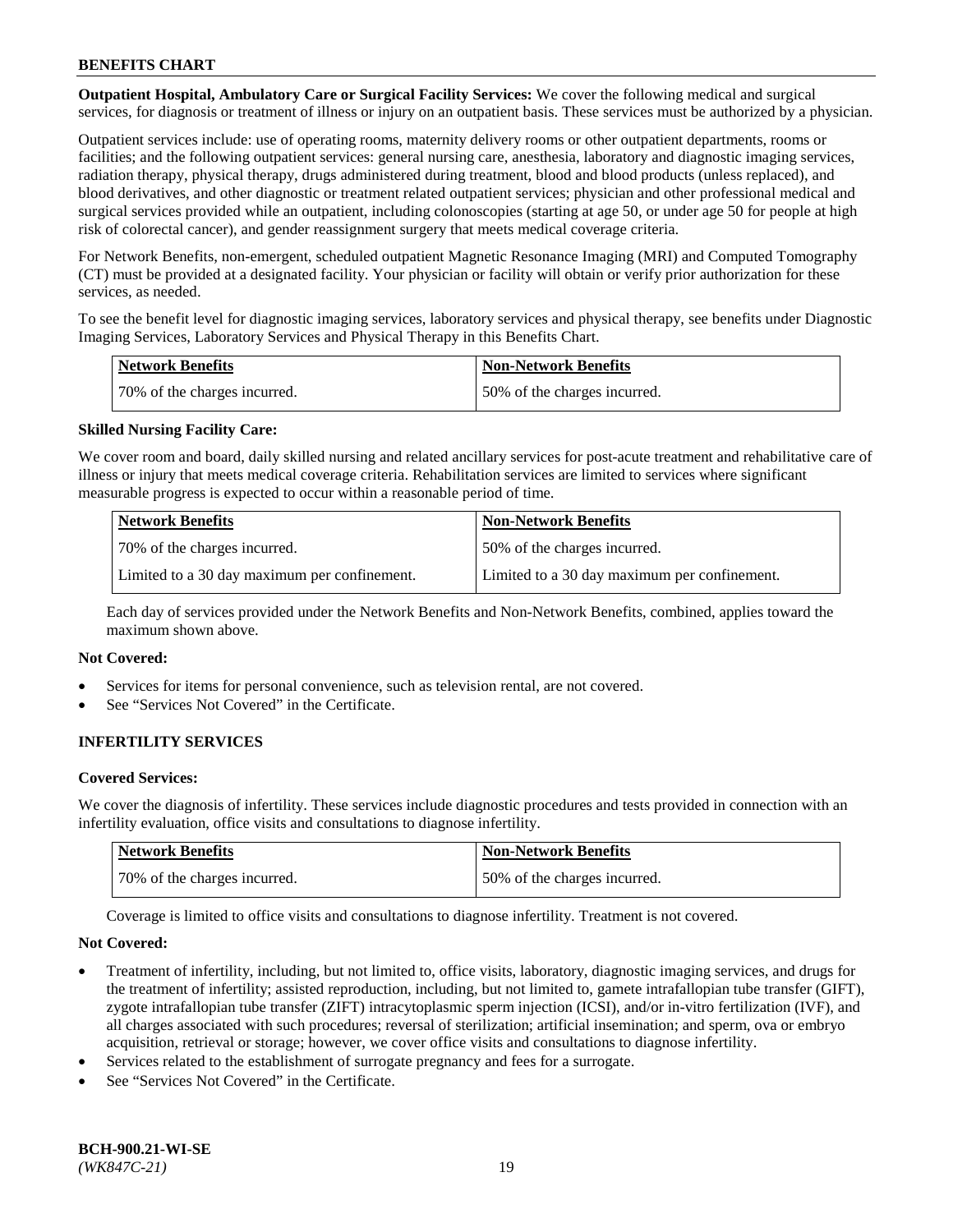# **LABORATORY SERVICES**

## **Covered Services:**

We cover laboratory tests when ordered by a provider and provided in a clinic or outpatient hospital facility. This includes blood tests to detect lead exposure in children between the ages of 6 months and 72 months.

To see the benefit level for inpatient hospital or skilled nursing facility services, see benefits under "Inpatient Hospital and Skilled Nursing Facility Services" in this Benefits Chart.

**Prostate-specific antigen (PSA) test coverage.** We cover prostate cancer screening for men 40 years of age or over who are symptomatic or in a high-risk category and for all men 50 years of age or older. Coverage includes a prostate-specific antigen blood test and a digital rectal examination.

| Network Benefits             | <b>Non-Network Benefits</b>  |
|------------------------------|------------------------------|
| 70% of the charges incurred. | 50% of the charges incurred. |

### **All other laboratory services**

# **Services for Illness or Injury**

| <b>Network Benefits</b>      | Non-Network Benefits         |
|------------------------------|------------------------------|
| 70% of the charges incurred. | 50% of the charges incurred. |

## **Preventive Services**

Laboratory services associated with preventive services are covered at the benefit level shown in the "Preventive Services" section of this Benefits Chart.

#### **Not Covered:**

See "Services Not Covered" in the Certificate.

## **MASTECTOMY RECONSTRUCTION BENEFIT**

#### **Covered Services:**

We cover reconstruction of the breast on which the mastectomy has been performed; surgery and reconstruction of the other breast to produce symmetrical appearance, and prostheses and physical complications of all stages of mastectomy, including lymphedemas.

| <b>Network Benefits</b>                               | <b>Non-Network Benefits</b>                           |
|-------------------------------------------------------|-------------------------------------------------------|
| Coverage level is same as corresponding Network       | Coverage level is same as corresponding Non-Network   |
| Benefits, depending on type of service provided, such | Benefits, depending on type of service provided, such |
| as Office Visits for Illness or Injury, Inpatient or  | as Office Visits for Illness or Injury, Inpatient or  |
| Outpatient Hospital Services.                         | Outpatient Hospital Services.                         |

#### **Not Covered:**

See "Services Not Covered" in the Certificate.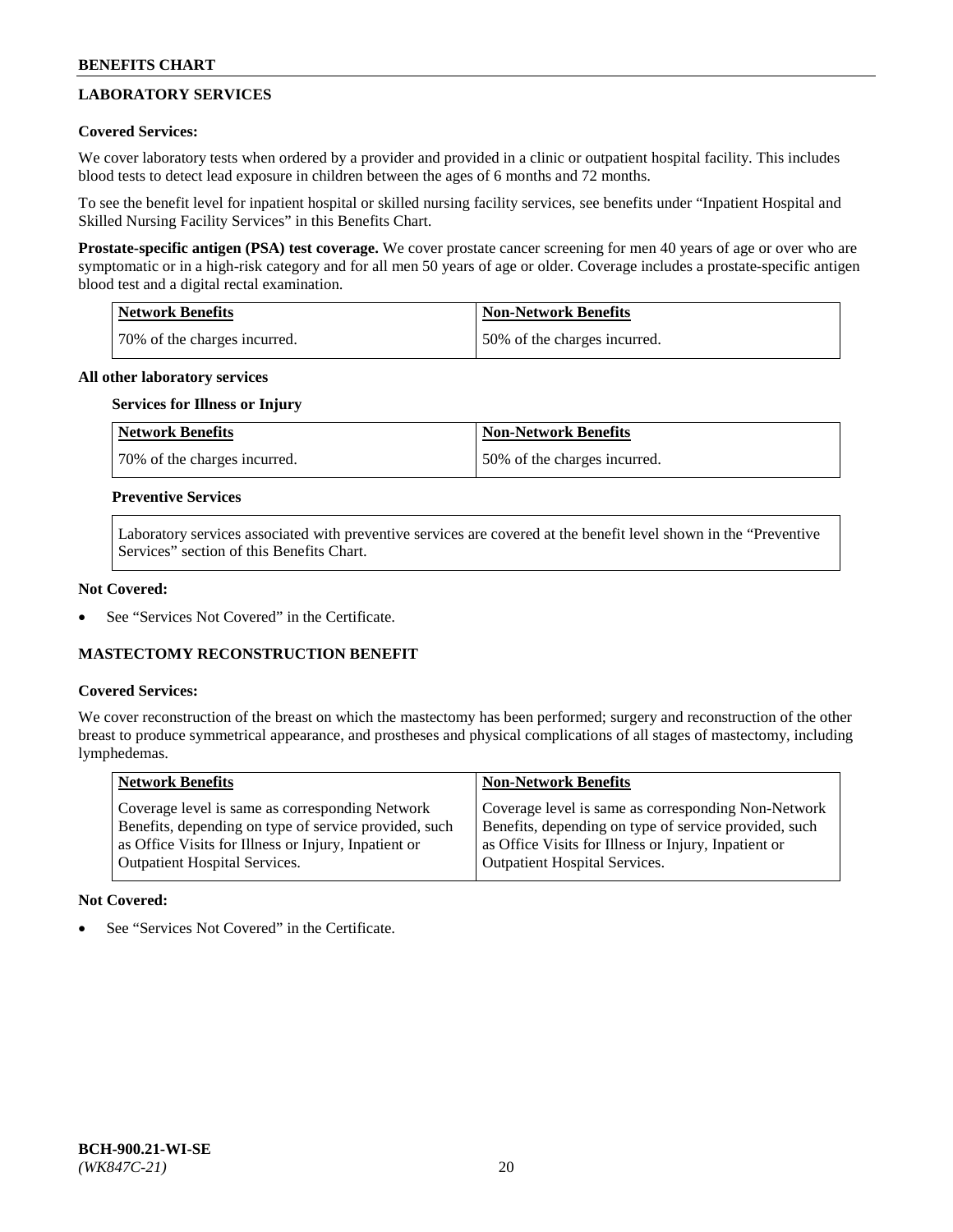# **MEDICATION THERAPY DISEASE MANAGEMENT PROGRAM**

### **Covered Services:**

If you meet our criteria for coverage, you may qualify for our Medication Therapy Disease Management Program.

The program covers consultations with a designated Network pharmacist.

Covered services are based on established medical policies, which are subject to periodic review and modification by the medical directors. These medical policies (medical coverage criteria) are available by calling Member Services, or logging on to your "*my*HealthPartners" account at [healthpartners.com.](http://www.healthpartners.com/)

| Network Benefits                                            | <b>Non-Network Benefits</b> |
|-------------------------------------------------------------|-----------------------------|
| 100% of the charges incurred.<br>Deductible does not apply. | No coverage.                |

### **Not Covered:**

See "Services Not Covered" in the Certificate.

# **OFFICE VISITS FOR ILLNESS OR INJURY**

### **Covered Services:**

We cover the following when medically necessary: professional medical and surgical services and related supplies, including biofeedback, of physicians and other health care providers; blood and blood products (unless replaced) and blood derivatives.

We cover diagnosis and treatment of illness or injury to the eyes. Where contact or eye glass lenses are prescribed as medically necessary for the post-operative treatment of cataracts or for the treatment of aphakia, or keratoconus, we cover the initial evaluation, lenses and fitting. Insureds must pay for lens replacement beyond the initial pair.

# **Office Visits**

| <b>Network Benefits</b>      | <b>Non-Network Benefits</b>  |
|------------------------------|------------------------------|
| 70% of the charges incurred. | 50% of the charges incurred. |

#### **Convenience Clinics**

| Network Benefits             | <b>Non-Network Benefits</b>  |
|------------------------------|------------------------------|
| 70% of the charges incurred. | 50% of the charges incurred. |

#### **Scheduled Telephone Visits**

| <b>Network Benefits</b>      | <b>Non-Network Benefits</b>  |
|------------------------------|------------------------------|
| 70% of the charges incurred. | 50% of the charges incurred. |

#### **E-Visits**

#### **Access to Online Care through virtuwell a[t virtuwell.com](https://www.virtuwell.com/)**

| Network Benefits              | <b>Non-Network Benefits</b> |
|-------------------------------|-----------------------------|
| 100% of the charges incurred. | Not applicable.             |

# **All Other E-Visits**

| Network Benefits             | <b>Non-Network Benefits</b>  |
|------------------------------|------------------------------|
| 70% of the charges incurred. | 50% of the charges incurred. |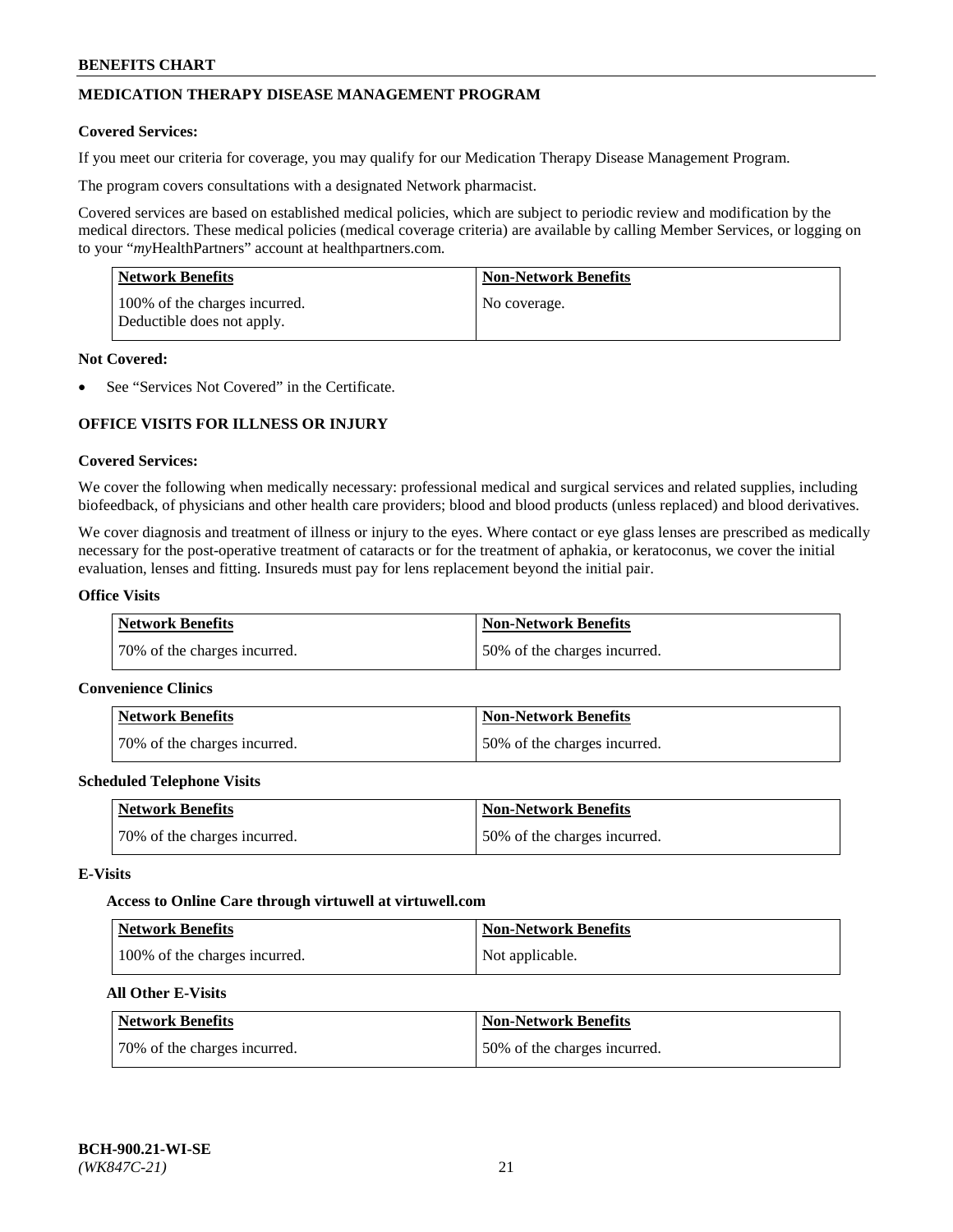## **Injections Administered in a Physician's Office, other than immunizations**

#### **Allergy Injections**

| <b>Network Benefits</b>      | <b>Non-Network Benefits</b>  |
|------------------------------|------------------------------|
| 70% of the charges incurred. | 50% of the charges incurred. |

# **All Other Injections**

| <b>Network Benefits</b>      | <b>Non-Network Benefits</b>  |
|------------------------------|------------------------------|
| 70% of the charges incurred. | 50% of the charges incurred. |

### **Not Covered:**

- Court ordered treatment, except as described in this Benefits Chart. Any resulting court ordered treatment for mental health services will be subject to the Certificate's requirement for medical necessity.
- See "Services Not Covered" in the Certificate.

## **PEDIATRIC EYEWEAR**

## **Covered Services:**

We cover pediatric eyewear for children under age 19, subject to our medical coverage criteria. Coverage under this provision will continue until the end of the month in which the child turns age 19. These medical policies (medical coverage criteria) are available by calling Member Services, or logging on to your "*my*HealthPartners" account a[t healthpartners.com.](https://www.healthpartners.com/hp/index.html)

| Network Benefits             | Non-Network Benefits |
|------------------------------|----------------------|
| 70% of the charges incurred. | No coverage.         |

Limited to one pair of eyeglasses (lenses and frames), or one pair of contact lenses per calendar year.

## **Not Covered:**

See "Services Not Covered" in the Certificate.

# **PHYSICAL THERAPY, OCCUPATIONAL THERAPY, SPEECH THERAPY AND OTHER SPECIFIED THERAPIES**

#### **Covered Services:**

We cover the following physical therapy, occupational therapy and speech therapy services:

- Medically necessary rehabilitative care to correct the effects of illness or injury.
- Habilitative care rendered for congenital, developmental or medical conditions which have significantly limited the successful initiation of normal speech and normal motor development.

Massage therapy which is performed in conjunction with other treatment/modalities by a physical or occupational therapist is part of a prescribed treatment plan and is not billed separately is covered.

We cover services provided in a clinic. To see the benefit level for inpatient hospital or skilled nursing facility services, see benefits under "Inpatient Hospital and Skilled Nursing Facility Services".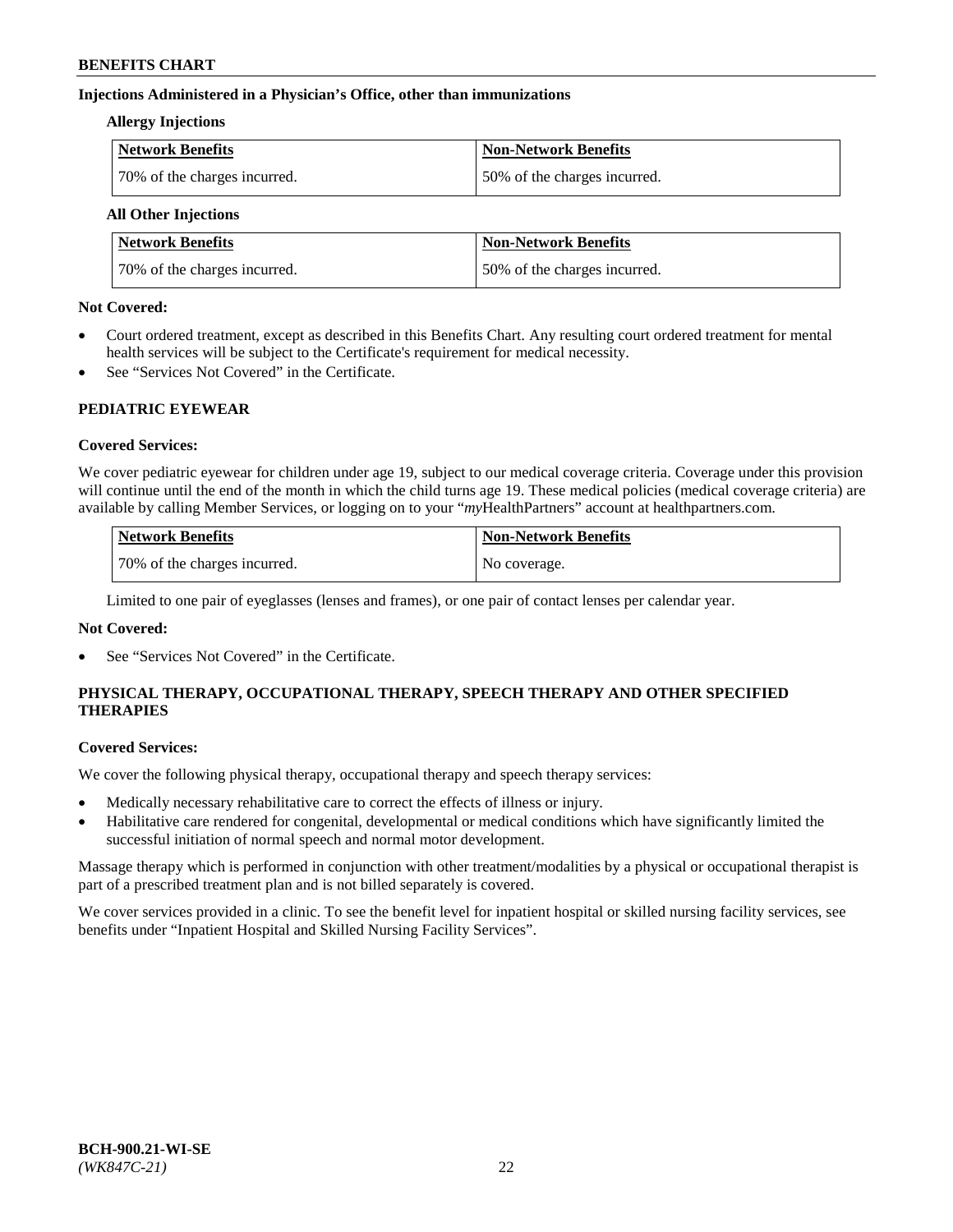### **Rehabilitative Care**

| <b>Network Benefits</b>                                                                       | <b>Non-Network Benefits</b>                                                                   |
|-----------------------------------------------------------------------------------------------|-----------------------------------------------------------------------------------------------|
| 70% of the charges incurred.                                                                  | 150% of the charges incurred.                                                                 |
| Physical, Occupational and Speech Therapy are<br>limited to 20 visits each per calendar year. | Physical, Occupational and Speech Therapy are<br>limited to 20 visits each per calendar year. |

In addition to the services provided above, we cover a minimum of:

- 20 visits per calendar year for pulmonary rehabilitation therapy.
- 36 visits per calendar year for cardiac rehabilitation therapy.
- 30 visits per calendar year for post-cochlear implant aural therapy.
- 20 visits per calendar year for cognitive rehabilitation therapy.

The maximum number of visits is combined for Network Benefits and Non-Network Benefits.

### **Habilitative Services**

| <b>Network Benefits</b>                                                                       | <b>Non-Network Benefits</b>                                                                   |
|-----------------------------------------------------------------------------------------------|-----------------------------------------------------------------------------------------------|
| 70% of the charges incurred.                                                                  | 50% of the charges incurred.                                                                  |
| Physical, Occupational and Speech Therapy are<br>limited to 20 visits each per calendar year. | Physical, Occupational and Speech Therapy are<br>limited to 20 visits each per calendar year. |

The maximum number of visits is combined for Network Benefits and Non-Network Benefits.

#### **Not Covered:**

- Massage therapy for the purpose of comfort or convenience of the Insured.
- See "Services Not Covered" in the Certificate.

## **PRESCRIPTION DRUG SERVICES**

## **Covered Services:**

We cover prescription drugs and medications that can be self-administered or are administered in a physician's office.

We will refill a prescription for eye drops covered under this Benefits Chart if the Insured requests a refill and the original prescription specified that additional quantities would be needed, providing the refill request does not exceed the quantities needed, and the following conditions are met:

- If the Insured requests a 30-day refill supply, the request must be made between 22 and 30 days of the later of (a) the original date that the prescription was distributed to the insured or (b) the date that the most recent refill was distributed to the Insured; or
- If the Insured requests a 90-day refill supply, the request must be made between 67 and 90 days of the later of (a) the original date that the prescription was distributed to the insured or (b) the date that the most recent refill was distributed to the Insured.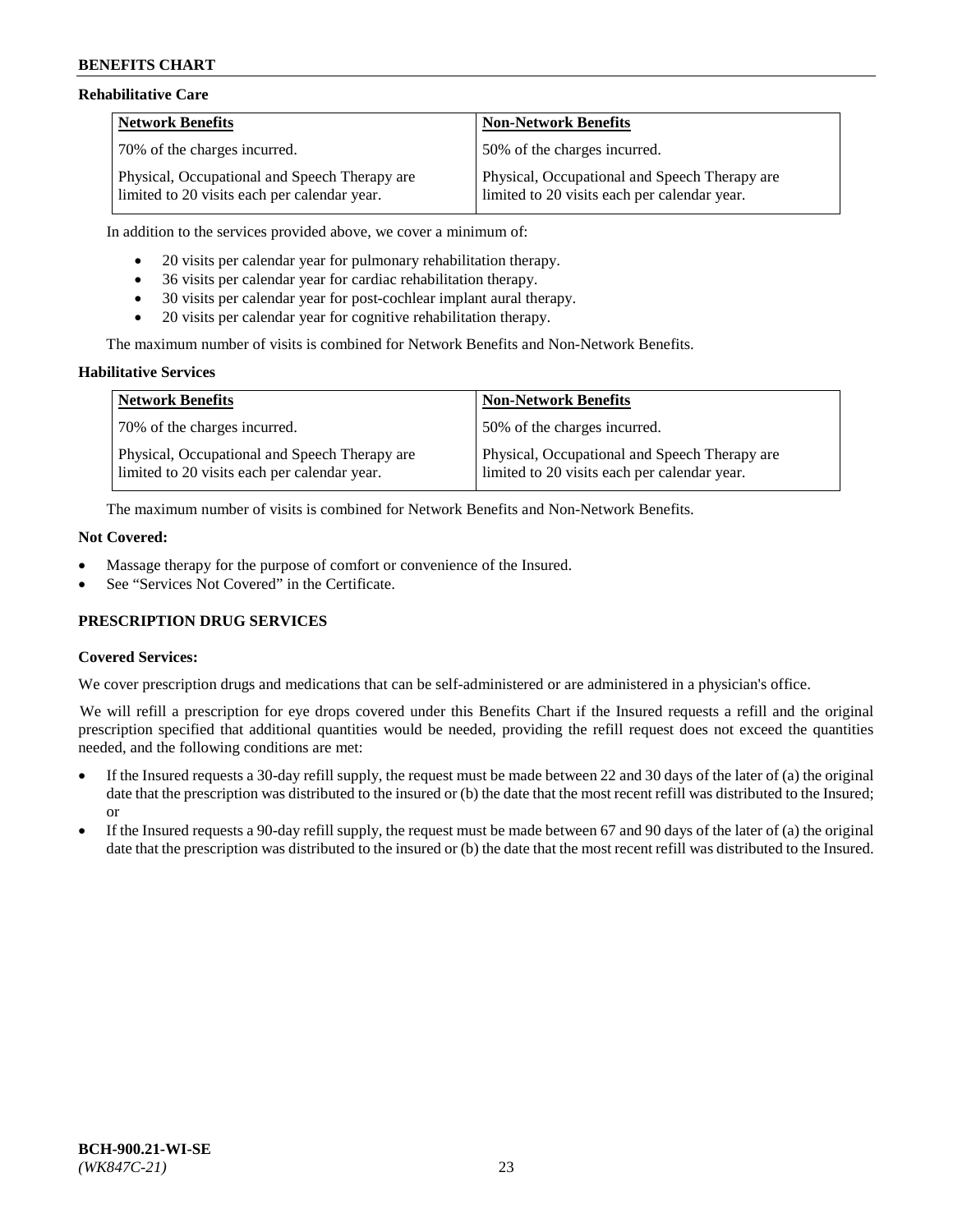# **For Network Benefits, drugs and medications must be obtained at a Network pharmacy.**

# **Outpatient Drugs (except as specified below)Drugs on the Preventive Drug List**

| <b>Network Benefits</b>                                                                                                                   | <b>Non-Network Benefits</b>  |
|-------------------------------------------------------------------------------------------------------------------------------------------|------------------------------|
| Generic formulary drugs on the Preventive Drug List<br>are covered at 100% of the charges incurred.<br>Deductible does not apply.         | 50% of the charges incurred. |
| Brand name formulary drugs on the Preventive Drug<br>List are covered at 100% of the charges incurred,<br>subject to a copayment of \$60. |                              |
| In no event will your cost for a formulary insulin drug<br>exceed \$25.                                                                   |                              |
| Deductible does not apply.                                                                                                                |                              |

## **All Other Drugs**

| <b>Network Benefits</b>                                                                      | <b>Non-Network Benefits</b>  |
|----------------------------------------------------------------------------------------------|------------------------------|
| All other formulary drugs are covered at 70% of the<br>charges incurred. Deductible applies. | 50% of the charges incurred. |
| Non-formulary drugs are covered at 60% of the charges<br>incurred. Deductible applies.       |                              |

**Oral chemotherapy drugs** are included on the Specialty Drug List. However, you pay the applicable outpatient drug benefit. As required by Wisconsin law, you will not pay higher cost sharing (deductible, copayment or coinsurance) for orally administered chemotherapy drugs than you pay for injected or intravenously administered chemotherapy drugs.

## **Mail Order Drugs**

| <b>Network Benefits</b>                                                                                                                                                                                                                                                                                                                                                                                       | <b>Non-Network Benefits</b>           |
|---------------------------------------------------------------------------------------------------------------------------------------------------------------------------------------------------------------------------------------------------------------------------------------------------------------------------------------------------------------------------------------------------------------|---------------------------------------|
| For your convenience, you may also get up to a 93-day<br>supply of outpatient prescription drugs that can be self-<br>administered through the designated mail order service.<br>New prescriptions to treat certain chronic conditions<br>and trial drugs will be limited to quantity limits<br>described at the end of this section.<br>Specialty drugs are not available through the mail order<br>service. | See Network Mail Order Drugs Benefit. |

## **Tobacco Cessation Drugs are covered for all FDA approved tobacco cessation drugs**

| Network Benefits                                            | <b>Non-Network Benefits</b>  |
|-------------------------------------------------------------|------------------------------|
| 100% of the charges incurred.<br>Deductible does not apply. | 50% of the charges incurred. |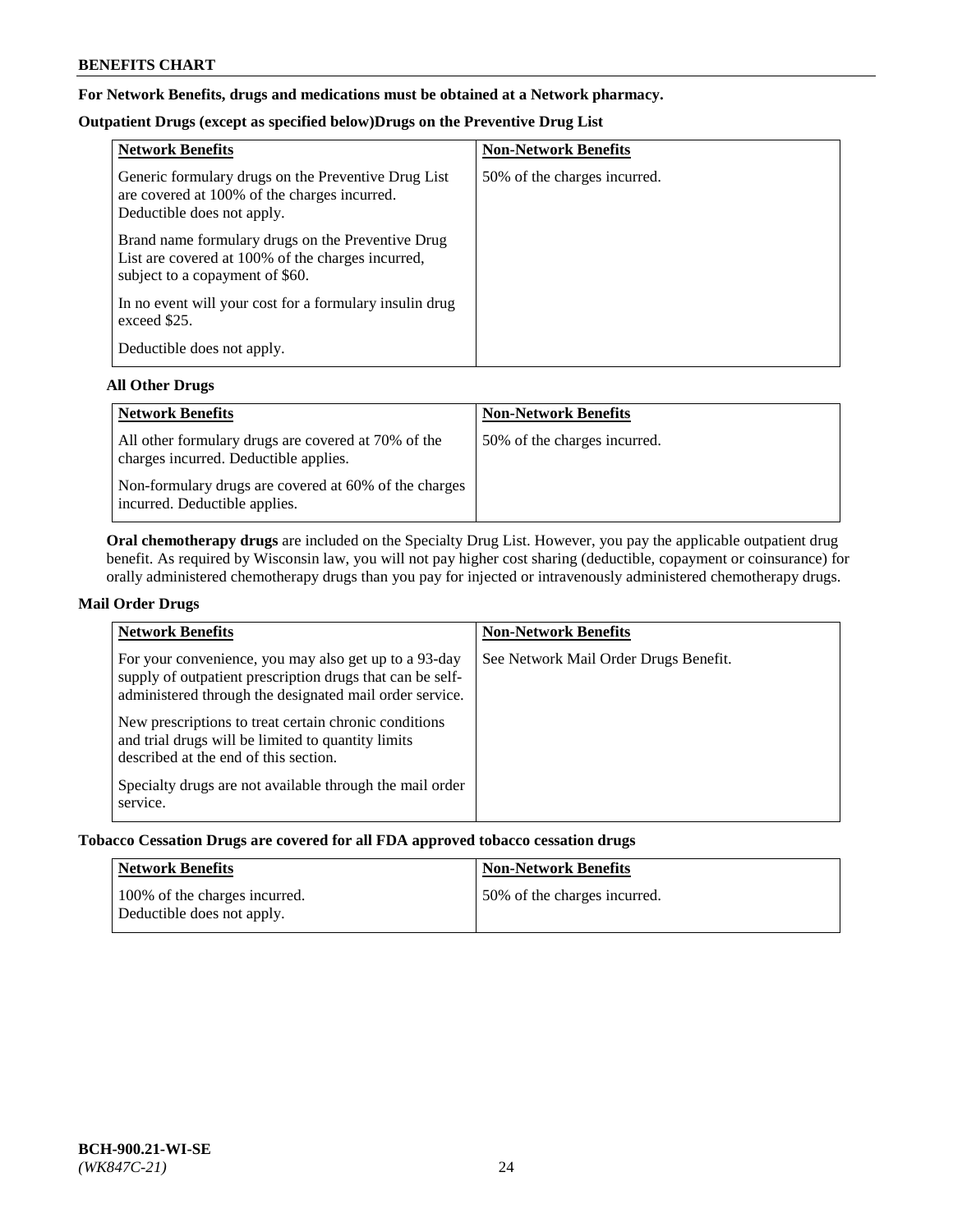# **Contraceptive Drugs**

| <b>Network Benefits</b>                                                                                                                                         | <b>Non-Network Benefits</b>  |
|-----------------------------------------------------------------------------------------------------------------------------------------------------------------|------------------------------|
| 100% of the charges incurred for formulary drugs.<br>Deductible does not apply.                                                                                 | 50% of the charges incurred. |
| If a physician requests that a non-formulary<br>contraceptive drug be dispensed as written, the drug<br>will be covered at 100%, not subject to the deductible. |                              |

# **Specialty Drugs that are Self-Administered**

| <b>Network Benefits</b>                                                                                              | <b>Non-Network Benefits</b> |
|----------------------------------------------------------------------------------------------------------------------|-----------------------------|
| 70% of the charges incurred.                                                                                         | No coverage.                |
| Specialty Drugs are limited to drugs on the Specialty<br>Drug List and must be obtained from a designated<br>vendor. |                             |

**Oral chemotherapy drugs** are included on the Specialty Drug List. However, you pay the applicable outpatient drug benefit. As required by Wisconsin law, you will not pay higher cost sharing (deductible, copayment or coinsurance) for orally administered chemotherapy drugs than you pay for injected or intravenously administered chemotherapy drugs.

## **Limitations:**

- Certain drugs may require prior authorization as indicated on the formulary. HealthPartners may require prior authorization for the drug and also the site where the drug will be provided. Certain drugs are subject to our utilization review process and quantity limits.
- Certain non-formulary drugs require prior authorization. In addition, certain drugs may be subject to any quantity limits applied as part of our trial program.
- If an Insured requests a brand name drug when there is a generic equivalent, the brand name drug will be covered up to the charge that would apply to the generic drug, minus any required copayment. If a physician request that a brand name drug be dispensed as written, the drug will be paid at the non-formulary benefit.
- We may require insureds to try over-the-counter (OTC) drug alternatives before approving more costly formulary prescription drugs.
- Unless otherwise specified in the Prescription Drug Services" section, you may receive up to a 31-day supply per prescription.
- A 93-day supply will be covered and dispensed only at pharmacies that participate in our extended day supply program.
- New prescriptions to treat certain chronic conditions are limited to a 31-day supply.
- No more than a 31-day supply of specialty drugs will be covered and dispensed at a time, unless it is a manufacturer supplied drug that cannot be split that supplies the insured with more than a 31-day supply.
- If a copayment is required, you must pay one copayment for each 31-day supply, or portion thereof. **Not Covered:**
- Replacement of prescription drugs, medications, equipment and supplies due to loss, damage or theft.
- Nonprescription (over-the-counter) drugs or medications, including, but not limited to, vitamins, supplements, homeopathic remedies, and non-FDA approved drugs, unless listed on the formulary and prescribed by a physician or legally authorized health care provider under applicable state and federal law. This exclusion does not include over-thecounter contraceptives for women as allowed under the Affordable Care Act when the Insured obtains a prescription for the item. In addition, if the Insured obtains a prescription, this exclusion does not include aspirin to prevent cardiovascular disease for men and women of certain ages; folic acid supplements for women who may become pregnant; fluoride chemoprevention supplements for children without fluoride in their water source; and iron supplements for children age 6-12 who are at risk for anemia.
- All drugs for the treatment of sexual dysfunction.
- All drugs for the treatment of growth deficiency.
- All drugs for the treatment of infertility.
- Medical cannabis.
- Drugs on the Excluded Drug List. The Excluded Drug List includes select drugs within a therapy class that are not eligible for coverage. This includes drugs that may be excluded for certain indications. The Excluded Drug List is available at [healthpartners.com.](http://www.healthpartners.com/)

**BCH-900.21-WI-SE**  *(WK847C-21)* 25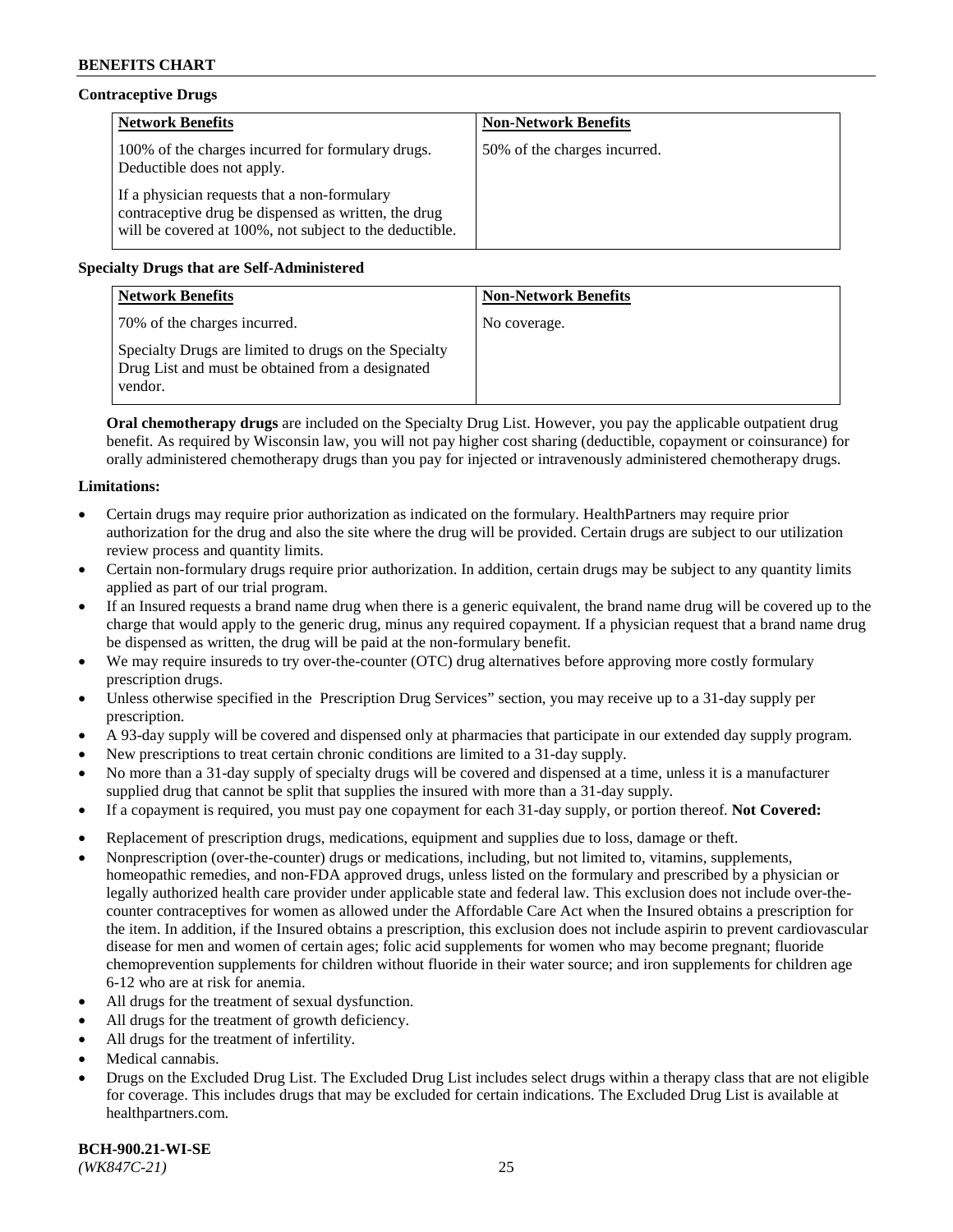- Drugs that are newly approved by the FDA until they are reviewed and approved by HealthPartners Pharmacy and Therapeutics Committee.
- Medical devices approved by the FDA will not be covered under the Prescription Drug Services section unless they are on our formulary. Covered medical devices are generally submitted and reimbursed under your medical benefits.
- See "Services Not Covered" in the Certificate.

# **PREVENTIVE SERVICES**

## **Applicable Definitions:**

**Routine Preventive Services** are routine health care services that include screenings, check-ups and counseling to prevent illness, disease or other health problems before symptoms occur.

**Diagnostic Services** are services to help a provider understand your symptoms, diagnose illness and decide what treatment may be needed. They may be the same services that are listed as preventive services, but they are being used as diagnostic services. Your provider will determine if these services are preventive or diagnostic. These services are not preventive if received as part of a visit to diagnose, manage or maintain an acute or chronic medical condition, illness or injury. When that occurs, unless otherwise indicated below, standard deductibles, copayments or coinsurance apply.

### **Covered Services:**

We cover preventive services that meet any of the requirements under the Affordable Care Act (ACA) shown in the bulleted items below. These preventive services are covered at 100% under the Network Benefits with no deductible, copayments or coinsurance. (If a preventive service is not required by the ACA and it is covered at a lower benefit level, it will be specified below.) Preventive benefits mandated under the ACA are subject to periodic review and modification. Changes would be effective in accordance with the federal rules. Preventive services mandated by the ACA include:

- Evidence-based items or services that have in effect a rating of A or B in the current recommendations of the United States Preventive Services Task Force with respect to the individual;
- Immunizations for routine use in children, adolescents, and adults that have in effect a recommendation from the Advisory Committee on Immunization Practices of the Centers for Disease Control and Prevention with respect to the individual;
- With respect to infants, children, and adolescents, evidence-informed preventive care and screenings provided for in comprehensive guidelines supported by the Health Resources and Services Administration; and
- With respect to women, preventive care and screenings provided for in comprehensive guidelines supported by the Health Resources and Services Administration.

Covered services are based on established medical policies, which are subject to periodic review and modification by the medical or dental directors. These medical policies (medical coverage criteria) are available by calling Member Services, or logging on to your "*my*HealthPartners" account at [healthpartners.com.](https://www.healthpartners.com/hp/index.html)

## **ACA and state mandated preventive services are covered as follows:**

**Routine Health Exams and Periodic Health Assessments.** A physician or health care provider will counsel you as to how often health assessments are needed based on age, sex and health status. This includes screening and counseling for tobacco cessation and all FDA approved tobacco cessation medications including over-the-counter drugs (as shown in the Prescription Drug Services section).

| <b>Network Benefits</b>                                     | <b>Non-Network Benefits</b>  |
|-------------------------------------------------------------|------------------------------|
| 100% of the charges incurred.<br>Deductible does not apply. | 50% of the charges incurred. |

**Child Health Supervision Services.** This includes pediatric preventive services such as newborn screenings, appropriate immunizations, developmental assessments and laboratory services appropriate to the age of the child from birth to 72 months and appropriate immunizations to age 18.

| Network Benefits                                            | <b>Non-Network Benefits</b>  |
|-------------------------------------------------------------|------------------------------|
| 100% of the charges incurred.<br>Deductible does not apply. | 50% of the charges incurred. |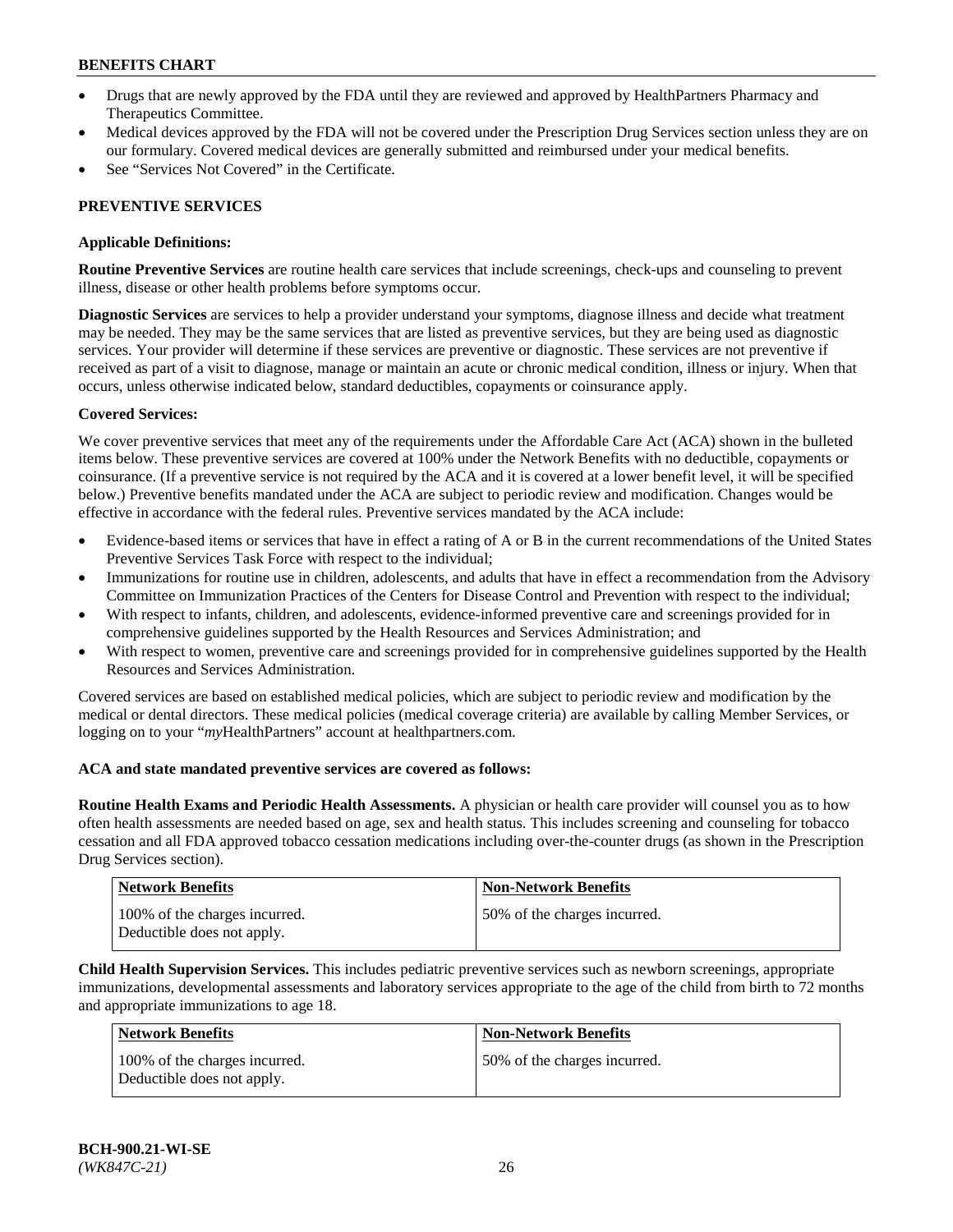# **Routine Prenatal Care and Exams**

| <b>Network Benefits</b>                                     | <b>Non-Network Benefits</b>  |
|-------------------------------------------------------------|------------------------------|
| 100% of the charges incurred.<br>Deductible does not apply. | 50% of the charges incurred. |

**Routine Postnatal Care.** This includes health exams, assessments, education and counseling relating to the period immediately after childbirth.

| Network Benefits                                            | <b>Non-Network Benefits</b>   |
|-------------------------------------------------------------|-------------------------------|
| 100% of the charges incurred.<br>Deductible does not apply. | 150% of the charges incurred. |

**Routine Screening Procedures for Cancer.** This includes colorectal screening starting at age 50 and under age 50 for people at high risk of colorectal cancer. This also includes cancer screenings recommended by the USPSTF with an A or B rating. Women's preventive health services below describe additional routine screening procedures for cancer.

| <b>Network Benefits</b>                                     | <b>Non-Network Benefits</b>  |
|-------------------------------------------------------------|------------------------------|
| 100% of the charges incurred.<br>Deductible does not apply. | 50% of the charges incurred. |

**Professional Voluntary Family Planning Services.** This includes services to prevent or delay a pregnancy, including counseling and education. Services must be provided by a licensed provider.

| Network Benefits                                            | <b>Non-Network Benefits</b>  |
|-------------------------------------------------------------|------------------------------|
| 100% of the charges incurred.<br>Deductible does not apply. | 50% of the charges incurred. |

### **Adult Immunizations**

| Network Benefits                                            | <b>Non-Network Benefits</b>  |
|-------------------------------------------------------------|------------------------------|
| 100% of the charges incurred.<br>Deductible does not apply. | 50% of the charges incurred. |

**Women's Preventive Health Services.** This includes mammograms, screenings for cervical cancer (pap smears), breast pumps, human papillomavirus (HPV) testing, counseling for sexually transmitted infections, counseling and screening for human immunodeficiency virus (HIV), and all FDA approved contraceptive methods as prescribed by a doctor, sterilization procedures, education and counseling (see the Prescription Drug Services section for coverage of oral contraceptive drugs). We also provide genetic screening for BRCA if someone in your family has the gene or you have a diagnosis of cancer.

The U.S. Preventive Services Task Force (USPSTF) recommends screening mammography, with or without clinical breast examination (CBE), every 1-2 years for women aged 40 and older. For women age 50 and older, we cover an annual mammogram.

| Network Benefits                                            | <b>Non-Network Benefits</b>  |
|-------------------------------------------------------------|------------------------------|
| 100% of the charges incurred.<br>Deductible does not apply. | 50% of the charges incurred. |

**Obesity Screening and Management.** We cover obesity screening and counseling for all ages during a routine preventive care exam. If you are age 18 or older and have a body mass index of 30 or more, we also cover intensive obesity management to help you lose weight. Your primary care doctor can coordinate these services.

| Network Benefits                                            | <b>Non-Network Benefits</b>  |
|-------------------------------------------------------------|------------------------------|
| 100% of the charges incurred.<br>Deductible does not apply. | 50% of the charges incurred. |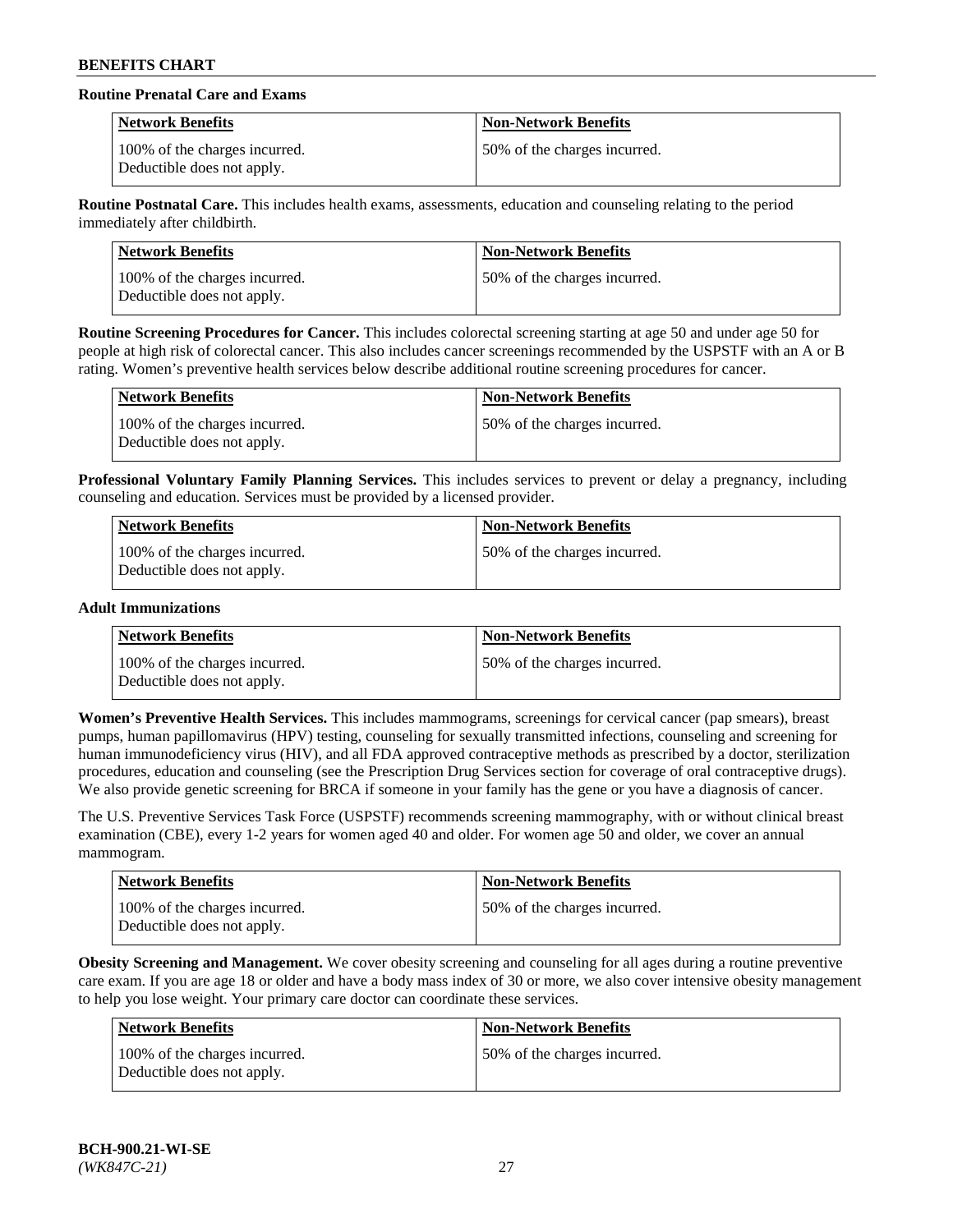**Preventive Medications.** We cover preventive medications currently recommended by USPSTF with an A or B rating if they are prescribed by your medical provider and they are listed on our formulary. Preventive medications are subject to periodic review and modification. Changes would be effective in accordance with the federal rules and reflected in our current medical coverage criteria for preventive care services.

| <b>Network Benefits</b>                                     | <b>Non-Network Benefits</b>  |
|-------------------------------------------------------------|------------------------------|
| 100% of the charges incurred.<br>Deductible does not apply. | 50% of the charges incurred. |

## **In addition to any ACA or state mandated preventive services referenced above, we cover the following eligible services:**

### **Routine Eye and Hearing Exams**

| <b>Network Benefits</b>                                     | <b>Non-Network Benefits</b>  |
|-------------------------------------------------------------|------------------------------|
| 100% of the charges incurred.<br>Deductible does not apply. | 50% of the charges incurred. |

**Ovarian Cancer Surveillance Test for Women who are at Risk.** "At risk for ovarian cancer" means (1) having a family history that includes any of the following: one or more first-degree or second-degree relatives with ovarian cancer, clusters of female relatives with breast cancer or nonpolyposis colorectal cancer; or (2) testing positive for BRCA1 or BRCA2 mutations. "Surveillance test for ovarian cancer" means annual screening using CA-125 serum tumor marker testing, transvaginal ultrasound, pelvic examination or other proven ovarian screening tests currently being evaluated by the federal Food and Drug Administration or by the National Cancer Institute.

| <b>Network Benefits</b>                               | <b>Non-Network Benefits</b>                           |
|-------------------------------------------------------|-------------------------------------------------------|
| Coverage level is same as corresponding Network       | Coverage level is same as corresponding Non-Network   |
| Benefits, depending on type of service provided, such | Benefits, depending on type of service provided, such |
| as Diagnostic Imaging Services, Laboratory Services   | as Diagnostic Imaging Services, Laboratory Services   |
| or Office Visits for Illness or Injury, or Preventive | or Office Visits for Illness or Injury, or Preventive |
| Services.                                             | Services.                                             |

**Peak flow meters for Insureds diagnosed with asthma.** Must be prescribed by a licensed provider.

| <b>Network Benefits</b>                                     | <b>Non-Network Benefits</b>  |
|-------------------------------------------------------------|------------------------------|
| 100% of the charges incurred.<br>Deductible does not apply. | 50% of the charges incurred. |

**Glucose meters prescribed by a licensed provider** (other than continuous glucose monitoring systems which are covered under the section "Durable Medical Equipment, Prosthetics, Orthotics and Supplies").

| <b>Network Benefits</b>                                                                        | <b>Non-Network Benefits</b>  |
|------------------------------------------------------------------------------------------------|------------------------------|
| 100% of the charges incurred.<br>Deductible does not apply.                                    | 50% of the charges incurred. |
| Glucose meters are limited to meters on the formulary<br>and must be obtained from a pharmacy. |                              |

#### **Retinopathy screening for Insureds diagnosed with diabetes**

| <b>Network Benefits</b>                                     | <b>Non-Network Benefits</b>  |
|-------------------------------------------------------------|------------------------------|
| 100% of the charges incurred.<br>Deductible does not apply. | 50% of the charges incurred. |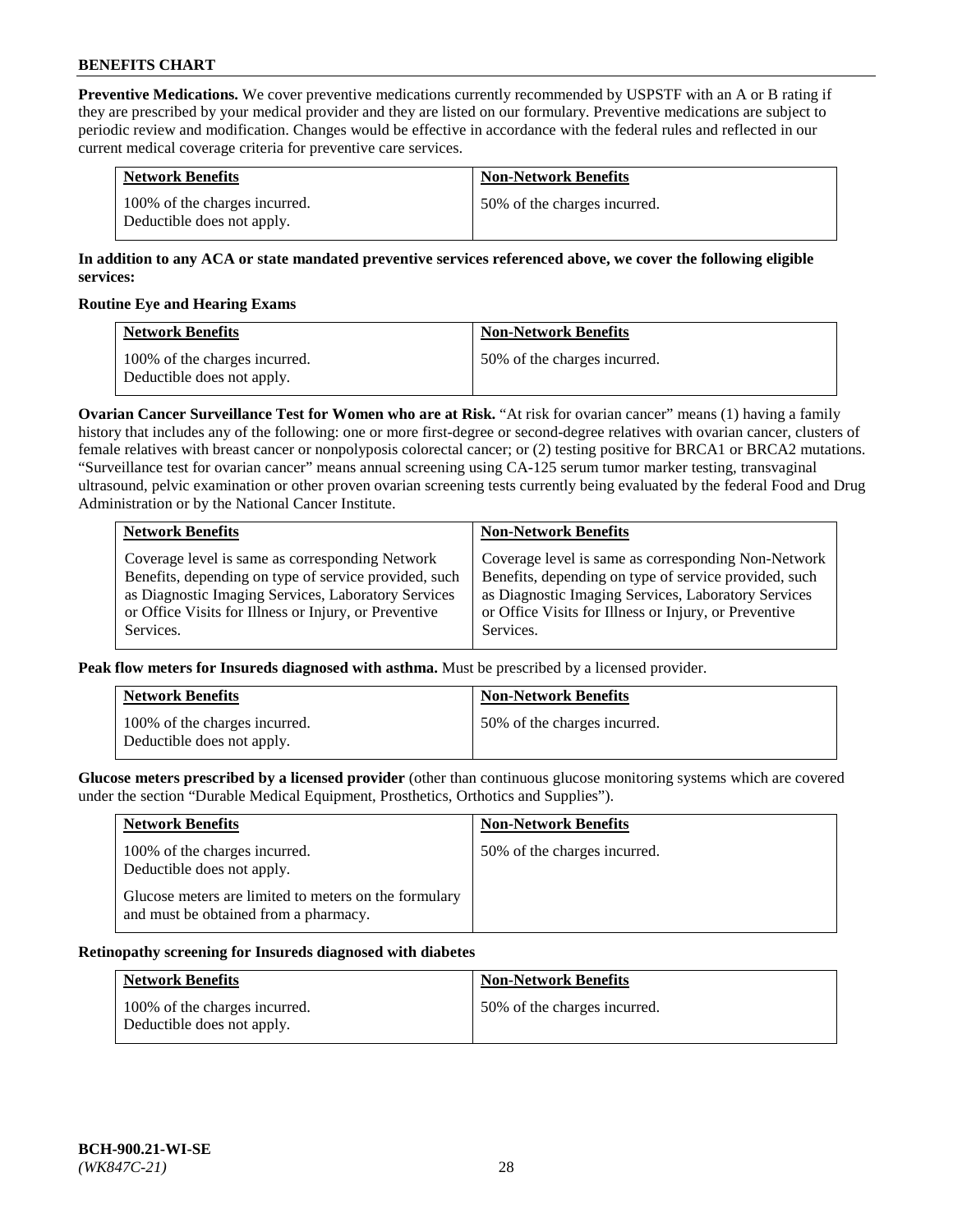## **Hemoglobin A1C testing for Insureds diagnosed with diabetes**

| <b>Network Benefits</b>                                     | <b>Non-Network Benefits</b>  |
|-------------------------------------------------------------|------------------------------|
| 100% of the charges incurred.<br>Deductible does not apply. | 50% of the charges incurred. |

### **International Normalized Ratio (INR) testing for Insureds diagnosed with liver disease and/or bleeding disorders**

| <b>Network Benefits</b>                                     | <b>Non-Network Benefits</b>  |
|-------------------------------------------------------------|------------------------------|
| 100% of the charges incurred.<br>Deductible does not apply. | 50% of the charges incurred. |

### **Low-density Lipoprotein (LDL) testing for Insureds diagnosed with heart disease**

| <b>Network Benefits</b>                                     | <b>Non-Network Benefits</b>  |
|-------------------------------------------------------------|------------------------------|
| 100% of the charges incurred.<br>Deductible does not apply. | 50% of the charges incurred. |

#### **Limitations:**

• Services are not preventive if received as part of a visit to diagnose, manage or maintain an acute or chronic medical condition, illness or injury. When that occurs, unless otherwise indicated above, standard deductibles, copayments or coinsurance apply.

### **Not Covered:**

See "Services Not Covered" in the Certificate.

## **TRANSPLANT SERVICES**

#### **Applicable Definitions:**

**Autologous.** This is when the source of cells is from the individual's own marrow or stem cells.

**Allogeneic.** This is when the source of cells is from a related or unrelated donor's marrow or stem cells.

**Allogeneic Bone Marrow Transplant.** This is when the bone marrow is harvested from the related or unrelated donor and stored. The patient undergoes treatment which includes tumor ablation with high-dose chemotherapy and/or radiation. The bone marrow is reinfused (transplanted).

**Autologous Bone Marrow Transplant.** This is when the bone marrow is harvested from the individual and stored. The patient undergoes treatment which includes tumor ablation with high-dose chemotherapy and/or radiation. The bone marrow is reinfused (transplanted).

**Autologous/Allogeneic Stem Cell Support.** This is a treatment process that includes stem cell harvest from either bone marrow or peripheral blood, tumor ablation with high-dose chemotherapy and/or radiation, stem cell reinfusion, and related care. Autologous/allogeneic bone marrow transplantation and high dose chemotherapy with peripheral stem cell rescue/support are considered to be autologous/allogeneic stem cell support.

**Designated Transplant Center.** This is any health care provider, group or association of health care providers designated by us to provide services, supplies or drugs for specified transplants for our Insureds.

**Transplant Services.** This is transplantation (including retransplants) of the human organs or tissue listed below, including all related post-surgical treatment, follow-up care and drugs and multiple transplants for a related cause. Transplant services do not include other organ or tissue transplants or surgical implantation of mechanical devices functioning as a human organ, except surgical implantation of an FDA approved Ventricular Assist Device (VAD) or total artificial heart, functioning as a temporary bridge to heart transplantation.

Prior authorization is required prior to consultation to support coordination of care and benefits.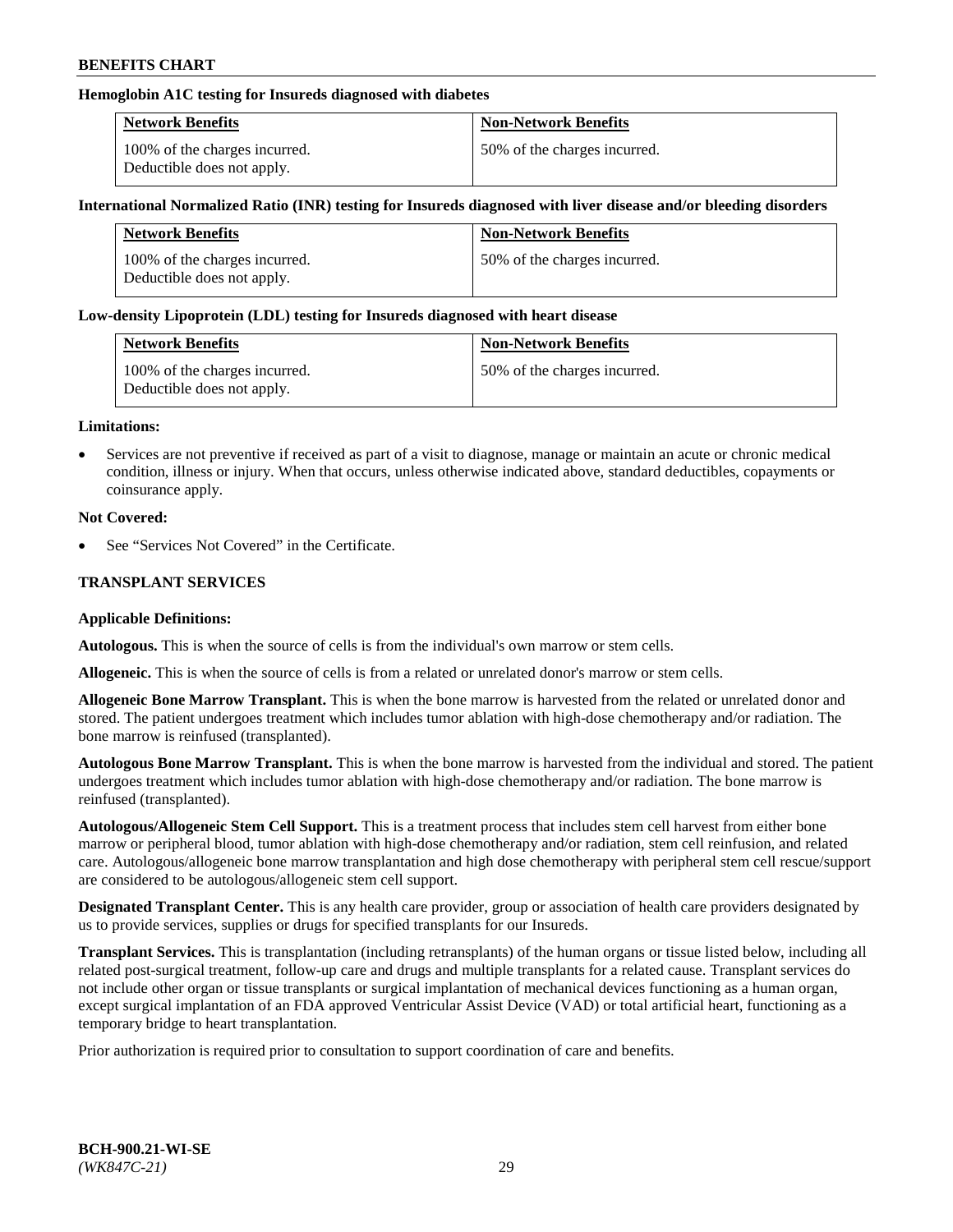# **Covered Services:**

We cover eligible transplant services (as defined above) while you are covered under the Certificate. Transplants that will be considered for coverage are limited to the following:

- Kidney transplants for end-stage disease.
- Cornea transplants for end-stage disease.
- Heart transplants for end-stage disease.
- Lung transplants or heart/lung transplants for: (1) primary pulmonary hypertension; (2) Eisenmenger's syndrome; (3) endstage pulmonary fibrosis; (4) alpha 1 antitrypsin disease; (5) cystic fibrosis; and (6) emphysema.
- Liver transplants for: (1) biliary atresia in children; (2) primary biliary cirrhosis; (3) post-acute viral infection (including hepatitis A, hepatitis B antigen e negative and hepatitis C) causing acute atrophy or post-necrotic cirrhosis; (4) primary sclerosing cholangitis; (5) alcoholic cirrhosis; and (6) hepatocellular carcinoma.
- Allogeneic bone marrow transplants or peripheral stem cell support associated with high dose chemotherapy for: (1) acute myelogenous leukemia; (2) acute lymphocytic leukemia; (3) chronic myelogenous leukemia; (4) severe combined immunodeficiency disease; (5) Wiskott-Aldrich syndrome; (6) aplastic anemia; (7) sickle cell anemia; (8) non-relapsed or relapsed non-Hodgkin's lymphoma; (9) multiple myeloma; and (10) testicular cancer.
- Autologous bone marrow transplants or peripheral stem cell support associated with high-dose chemotherapy for: (1) acute leukemias; (2) non-Hodgkin's lymphoma; (3) Hodgkin's disease; (4) Burkitt's lymphoma; (5) neuroblastoma; (6) multiple myeloma; (7) chronic myelogenous leukemia; and (8) non-relapsed non-Hodgkin's lymphoma.
- Pancreas transplants for simultaneous pancreas-kidney transplants for diabetes, pancreas after kidney, living related segmental simultaneous pancreas kidney transplantation and pancreas transplant alone.

To receive Network Benefits, charges for transplant services must be incurred at a Designated Transplant Center.

The transplant-related treatment provided, including expenses incurred for directly related donor services, shall be subject to and in accordance with the provisions, limitations, maximums and other terms of the Certificate.

Medical and hospital expenses of the donor are covered only when the recipient is an Insured and the transplant and directly related donor expenses have been prior authorized for coverage. Treatment of medical complications that may occur to the donor are not covered. Donors are not considered Insureds, and are therefore not eligible for the rights afforded to Insureds under the Certificate.

The list of eligible transplant services and coverage determinations are based on established medical policies, which are subject to periodic review and modification by the medical director.

| <b>Network Benefits</b>                          | Non-Network Benefits                                 |
|--------------------------------------------------|------------------------------------------------------|
| See Network Inpatient Hospital Services Benefit. | See Non-Network Inpatient Hospital Services Benefit. |

**Kidney disease treatment.** We cover services for kidney disease treatment, including dialysis, transplantation and donor related services. Donor related expenses are covered as described above.

| <b>Network Benefits</b>                               | <b>Non-Network Benefits</b>                           |
|-------------------------------------------------------|-------------------------------------------------------|
| Coverage level is same as corresponding Network       | Coverage level is same as corresponding Non-Network   |
| Benefits, depending on type of service provided, such | Benefits, depending on type of service provided, such |
| as Office Visits for Illness or Injury, Inpatient or  | as Office Visits for Illness or Injury, Inpatient or  |
| <b>Outpatient Hospital Services.</b>                  | Outpatient Hospital Services.                         |